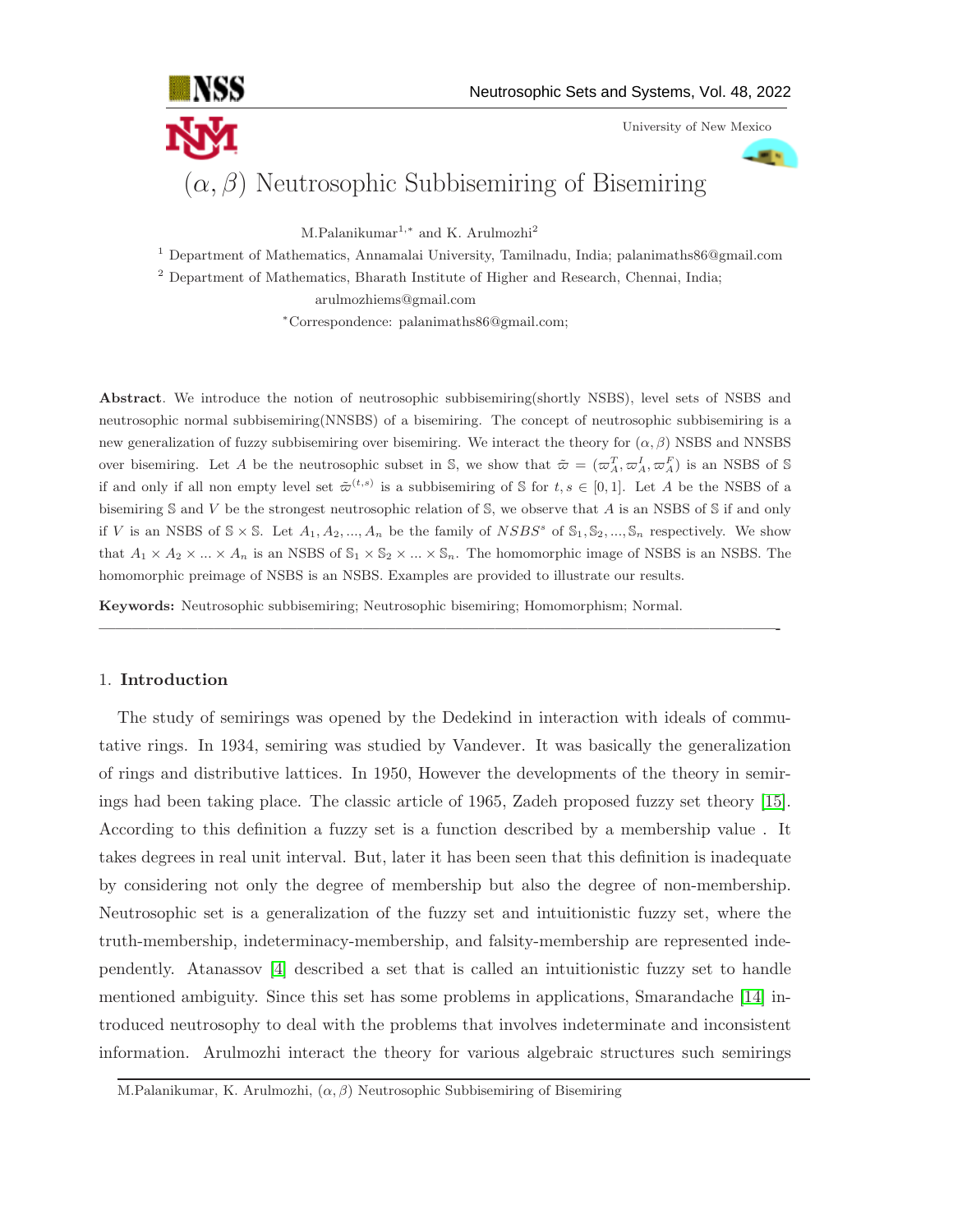and ternary semirings [\[2,](#page-16-1) [3\]](#page-16-2). A semiring  $(S, +, \cdot)$  is a non-empty set in which  $(S, +)$  and  $(S, \cdot)$ are semigroups such that " $\cdot$ " is distributive over " $+$ " [\[6\]](#page-16-3). In 1993, J. Ahsan, K. Saifullah, and F. Khan [\[1\]](#page-16-4) introduced the notion of fuzzy semirings. In 2001, M.K Sen and S. Ghosh were introduced in bisemirings. A bisemiring  $(S, +, \circ, \times)$  is an algebraic structure in which  $(S, +, \circ)$  and  $(S, \circ, \times)$  are semirings in which  $(S, +), (S, \circ)$  and  $(S, \times)$  are semigroups such that (i)  $x \circ (y+z) = (x \circ y) + (x \circ z)$ , (ii)  $(y+z) \circ x = (y \circ x) + (z \circ x)$  (iii)  $x \times (y \circ z) = (x \times y) \circ (x \times z)$ and (iv)  $(y \circ z) \times x = (y \times x) \circ (z \times x), \forall x, y, z \in \mathbb{S}$  [\[13\]](#page-17-3). A non-empty subset A of a bisemiring  $(S, +, \circ, \times)$  is a subbisemiring if and only if  $x+y \in A$ ,  $x \circ y \in A$  and  $x \times y \in A$  for all  $x, y \in A$  [\[5\]](#page-16-5). Palanikumar et al. discussed various ideal structure of subbisemiring theory [\[7\]](#page-16-6)- [\[12\]](#page-17-4).

#### 2. Preliminaries

**Definition 2.1.** [\[14\]](#page-17-1) A neutrosophic set A in a universe U is an object having the form  $A = \{\langle x, \varpi_A^T(x), \varpi_A^I(x), \varpi_A^F(x)\rangle : x \in X\},\$  where  $\varpi_A^T(x), \varpi_A^I(x), \varpi_A^F(x) : X \to [0,1]$  represents the truth-membership function , the indeterminacy membership function and the falsitymembership function respectively. For simplicity the symbol  $\langle \varpi_A^T, \varpi_A^I, \varpi_A^F \rangle$  is used for the neutrosophic set  $A = \{ \langle x, \varpi_A^T(x), \varpi_A^I(x), \varpi_A^F(x) \rangle : x \in X \}.$ 

**Definition 2.2.** [\[14\]](#page-17-1) Let  $A = \{x, \varpi_A^T(x), \varpi_A^I(x), \varpi_A^F(x)\}$  and  $B = \{x, \varpi_B^T(x), \varpi_B^I(x), \varpi_B^F(x)\}$ be the two neutrosophic set of a set  $X$ . Then (i)  $A \cap B = \left\{ \left( x, min\{\varpi_A^T(x), \varpi_B^T(x)\}, min\{\varpi_A^I(x), \varpi_B^I(x)\}, max\{\varpi_A^F(x), \varpi_B^F(x)\}\right) \right\}$  $x \in X$ . (ii)  $A \cup B = \left\{ \left( x, \max\{\varpi_A^T(x), \varpi_B^T(x)\}, \max\{\varpi_A^I(x), \varpi_B^I(x)\}, \min\{\varpi_A^F(x), \varpi_B^F(x)\}\right) \right\}$  $x \in X$ .

**Definition 2.3.** [\[14\]](#page-17-1) For any neutrosophic set  $A = \{x, \varpi_A^T(x), \varpi_A^I(x), \varpi_A^F(x)\}$  of a set X, we defined a  $(\alpha, \beta)$ -cut of as the crisp subset  $\{x \in X | \varpi_A^T(x) \ge \alpha, \varpi_A^I(x) \ge \alpha, \varpi_A^F(x) \le \beta\}$  of X.

**Definition 2.4.** [\[14\]](#page-17-1) Let A and B be two neutrosophic subsets of S. The Cartesian product of A and B denoted by  $A \times B$  is defined as  $A \times B$  =  $\{\varpi_{A\times B}^T(x,y),\varpi_{A\times B}^I(x,y),\varpi_{A\times B}^F(x,y)|\ \text{for all}\ x,y\in S\}$ , where

$$
\begin{cases}\n\varpi_{A\times B}^T(x,y) = \min\{\varpi_A^T(x),\varpi_B^T(y)\} \\
\varpi_{A\times B}^I(x,y) = \frac{\varpi_A^I(x) + \varpi_B^I(y)}{2} \\
\varpi_{A\times B}^F(x,y) = \max\{\varpi_A^F(x),\varpi_B^F(y)\}\n\end{cases}
$$

.

**Definition 2.5.** [\[8\]](#page-17-5) A fuzzy subset A of a bisemiring  $(S, \diamond_1, \diamond_2, \diamond_3)$  is said to be a fuzzy subbisemiring of S if

$$
\begin{cases} \n\varpi_A(x \diamond_1 y) \ge \min\{\varpi_A(x), \varpi_A(y)\} \\ \n\varpi_A(x \diamond_2 y) \ge \min\{\varpi_A(x), \varpi_A(y)\} \\ \n\varpi_A(x \diamond_3 y) \ge \min\{\varpi_A(x), \varpi_A(y)\} \n\end{cases}
$$

for all  $x, y \in S$ .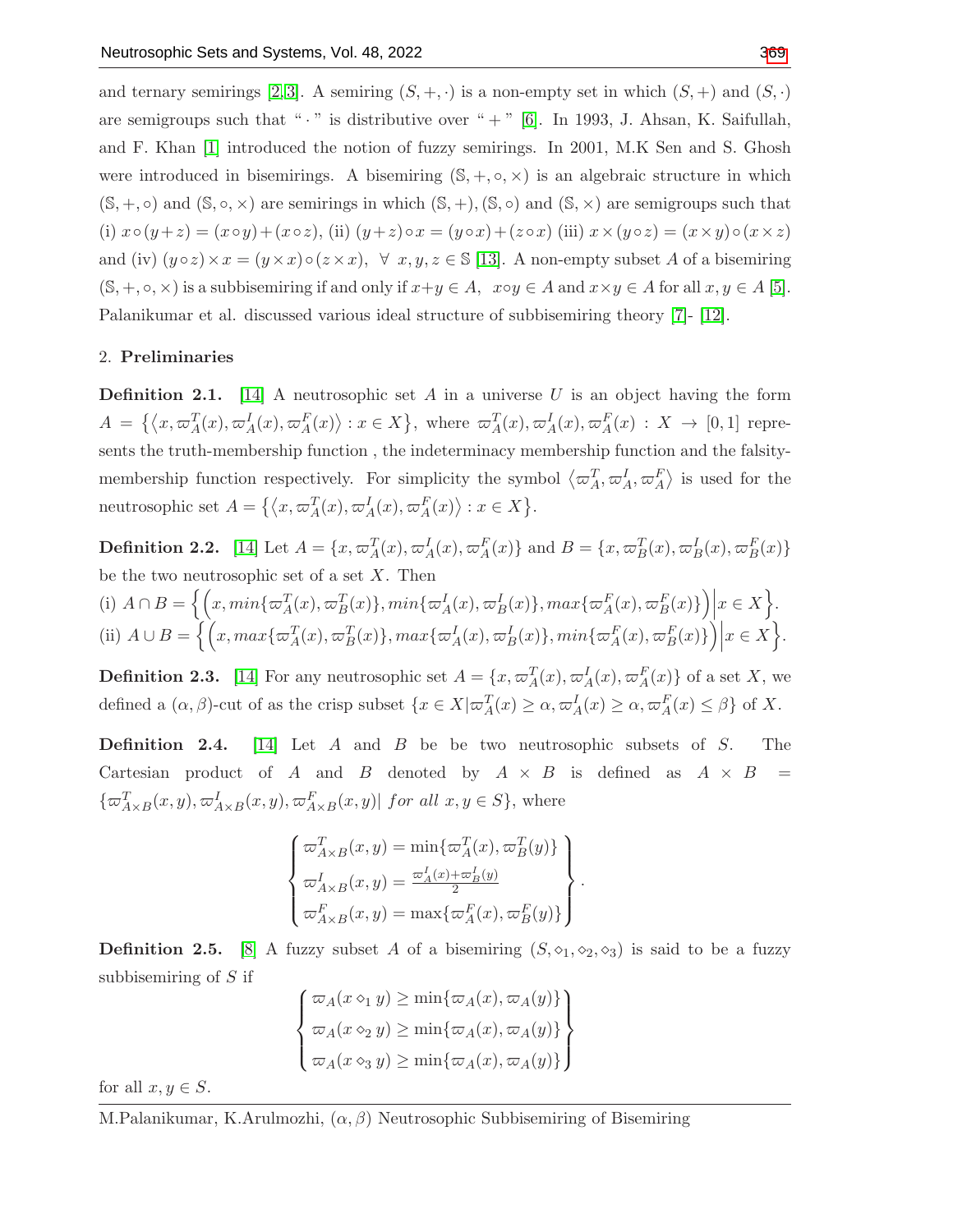**Definition 2.6.** [\[8\]](#page-17-5) A fuzzy subset A of a bisemiring  $(S, \diamond_1, \diamond_2, \diamond_3)$  is said to be a fuzzy normal subbisemiring of  $S$  if it satisfies the following conditions:

$$
\begin{cases}\n\varpi_A(x \diamond_1 y) = \varpi_A(y \diamond_1 x) \\
\varpi_A(x \diamond_2 y) = \varpi_A(y \diamond_2 x) \\
\varpi_A(x \diamond_3 y) = \varpi_A(y \diamond_3 x)\n\end{cases}
$$

for all  $x, y \in S$ .

**Definition 2.7.** [\[5\]](#page-16-5) Let  $(S, +, \cdot, \times)$  and  $(T, \mathbb{H}, \circ, \otimes)$  be two bisemirings. A function  $\phi : S \to T$ is said to be a homomorphism if it satisfies the following conditions:

$$
\begin{cases}\n\phi(x+y) = \phi(x) \boxplus \phi(y) \\
\phi(x \cdot y) = \phi(x) \circ \phi(y) \\
\phi(x \times y) = \phi(x) \otimes \phi(y)\n\end{cases}
$$

for all  $x, y \in S$ .

## 3. Neutrosophic Subbisemiring

In what follows, let S denote a bisemiring unless otherwise stated. Here NSBS stands for neutrosophic subbisemiring.

**Definition 3.1.** A neutrosophic subset A of S is said to be an NSBS of S if it satisfies the following conditions:

$$
\begin{cases}\n\varpi_A^T(x \diamond_1 y) \ge \min\{\varpi_A^T(x), \varpi_A^T(y)\} \\
\varpi_A^T(x \diamond_2 y) \ge \min\{\varpi_A^T(x), \varpi_A^T(y)\} \\
\varpi_A^T(x \diamond_3 y) \ge \min\{\varpi_A^T(x), \varpi_A^T(y)\}\n\end{cases}\n\begin{cases}\n\varpi_A^I(x \diamond_1 y) \ge \frac{\varpi_A^I(x) + \varpi_A^I(y)}{2} \\
OR \\
\varpi_A^I(x \diamond_2 y) \ge \frac{\varpi_A^I(x) + \varpi_A^I(y)}{2} \\
OR \\
\varpi_A^I(x \diamond_3 y) \ge \frac{\varpi_A^I(x) + \varpi_A^I(y)}{2}\n\end{cases}\n\begin{cases}\n\varpi_A^F(x \diamond_1 y) \le \max\{\varpi_A^F(x), \varpi_A^F(y)\} \\
\varpi_A^F(x \diamond_2 y) \le \max\{\varpi_A^F(x), \varpi_A^F(y)\} \\
\varpi_A^F(x \diamond_3 y) \le \max\{\varpi_A^F(x), \varpi_A^F(y)\}\n\end{cases}
$$

for all  $x, y \in \mathbb{S}$ .

<span id="page-2-0"></span>**Example 3.2.** Let  $\mathbb{S} = \{n_1, n_2, n_3, n_4\}$  be the bisemiring with the following Cayley table:

| $\diamond$ 1   | $n_1$ | $n_2$          | $n_3$ | $n_4$ | $\rightarrow$ $\Diamond$ <sub>2</sub> + | $n_1$   | $n_2$ | $n_3$ | $n_4$ | $\diamond$ 3   | $n_1$ | n <sub>2</sub> | $n_3$ | $n_4$ |
|----------------|-------|----------------|-------|-------|-----------------------------------------|---------|-------|-------|-------|----------------|-------|----------------|-------|-------|
| n <sub>1</sub> | $n_1$ | $n_1$          | $n_1$ | $n_1$ | $n_1$                                   | $n_1$   | $n_2$ | $n_3$ | $n_4$ | $n_1$          | $n_1$ | $n_1$          | $n_1$ | $n_1$ |
| n <sub>2</sub> | $n_1$ | n <sub>2</sub> | $n_1$ | $n_2$ | $n_2$                                   | $n_2$   | $n_2$ | $n_4$ | $n_4$ | n <sub>2</sub> | $n_1$ | $n_2$          | $n_3$ | $n_4$ |
| $n_3$          | $n_1$ | $n_1$          | $n_3$ | $n_3$ | $n_3$                                   | $n_3$   | $n_4$ | $n_3$ | $n_4$ | $n_3$          | $n_4$ | $n_4$          | $n_4$ | $n_4$ |
| $n_4$          | $n_1$ | $n_2$          | $n_3$ | $n_4$ | $n_4$                                   | $n_{4}$ | $n_4$ | $n_4$ | $n_4$ | $n_4$          | $n_4$ | $n_4$          | $n_4$ | $n_4$ |

M.Palanikumar, K.Arulmozhi,  $(\alpha, \beta)$  Neutrosophic Subbisemiring of Bisemiring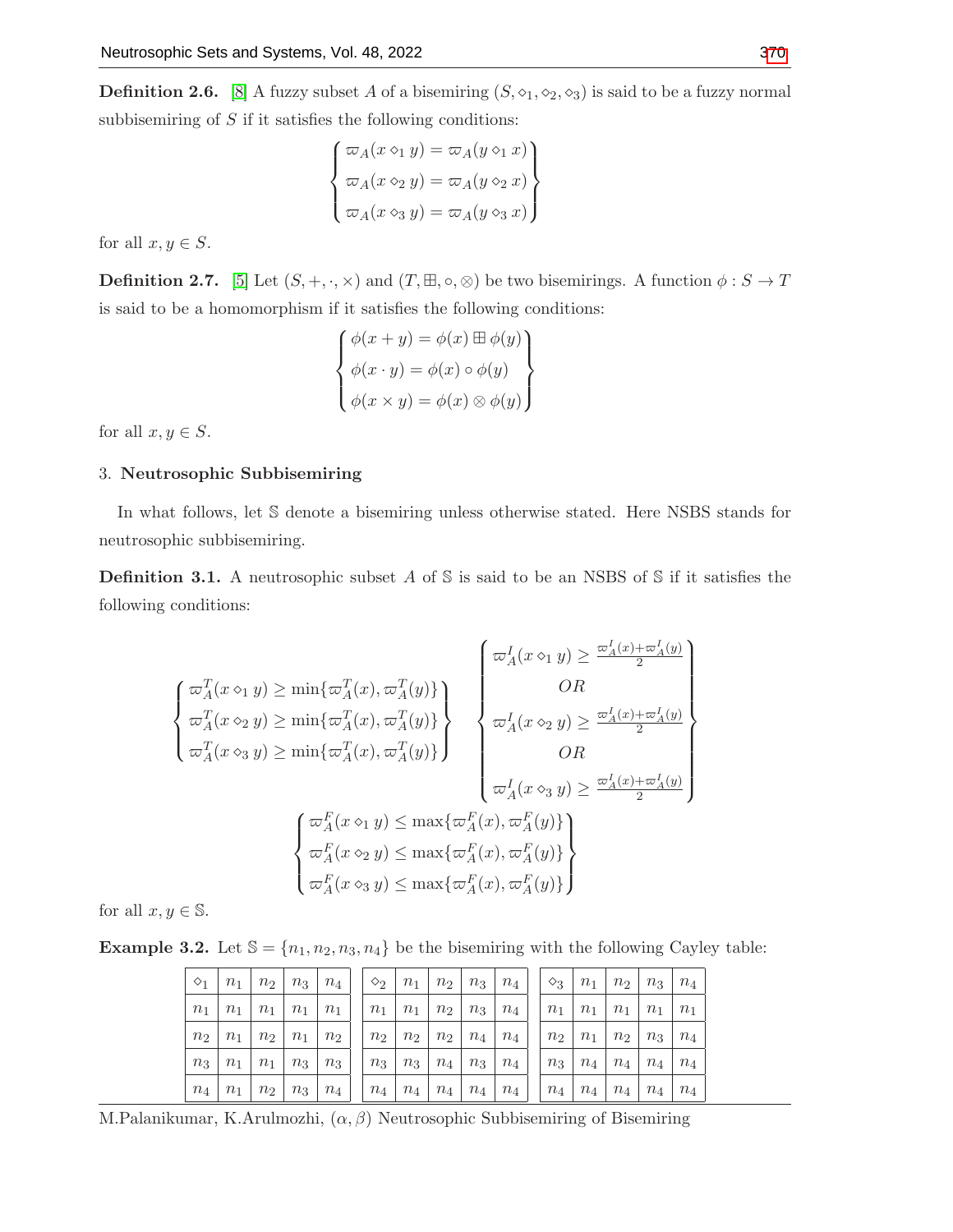|                 | $n = n_1$ | $n = n2$ | $n = n_3$ | $n = n_4$ |
|-----------------|-----------|----------|-----------|-----------|
| $\varpi_A^T(n)$ | 0.7       | 0.6      | 0.3       | 0.5       |
| $\varpi_A^I(n)$ | 0.4       | 0.3      | 0.1       | 0.2       |
| $\varpi_A^F(n)$ | 0.5       | 0.6      | 0.9       | 0.8       |

Clearly, A is an NSBS of S.

<span id="page-3-0"></span>**Theorem 3.3.** The intersection of a family of  $NSBS<sup>s</sup>$  of  $\mathbb{S}$  is an NSBS of  $\mathbb{S}$ .

**Proof.** Let  $\{V_i : i \in I\}$  be a family of  $NSBS^s$  of S and  $A = \bigcap$ i∈I  $V_i$ . Let  $x$  and  $y$  in  $\mathbb{S}$ . Then

$$
\begin{aligned} \varpi_A^T(x \diamond_1 y) &= \inf_{i \in I} \varpi_{V_i}^T(x \diamond_1 y) \\ &\ge \inf_{i \in I} \min \{ \varpi_{V_i}^T(x), \varpi_{V_i}^T(y) \} \\ &= \min \left\{ \inf_{i \in I} \varpi_{V_i}^T(x), \inf_{i \in I} \varpi_{V_i}^T(y) \right\} \\ &= \min \{ \varpi_A^T(x), \varpi_A^T(y) \}. \end{aligned}
$$

Similarly,  $\varpi_A^T(x \diamond_2 y) \ge \min\{\varpi_A^T(x), \varpi_A^T(y)\}, \varpi_A^T(x \diamond_3 y) \ge \min\{\varpi_A^T(x), \varpi_A^T(y)\}.$  Now,

$$
\begin{split} \varpi_A^I(x \diamond_1 y) &= \inf_{i \in I} \varpi_{V_i}^I(x \diamond_1 y) \\ &\ge \inf_{i \in I} \frac{\varpi_{V_i}^I(x) + \varpi_{V_i}^I(y)}{2} \\ &= \frac{\inf_{i \in I} \varpi_{V_i}^I(x) + \inf_{i \in I} \varpi_{V_i}^I(y)}{2} \\ &= \frac{\varpi_A^I(x) + \varpi_A^I(y)}{2} .\end{split}
$$

Similarly,  $\omega_A^I(x \diamond_2 y) \ge \frac{\omega_A^I(x) + \omega_A^I(y)}{2}$  and  $\omega_A^I(x \diamond_3 y) \ge \frac{\omega_A^I(x) + \omega_A^I(y)}{2}$ . Now,  $\varpi_A^F(x \diamond_1 y) = \sup_{i \in I}$  $\varpi_{V_i}^F(x \diamond_1 y)$  $\leq$  sup i∈I  $\max\{\varpi_{V_i}^F(x), \varpi_{V_i}^F(y)\}\$  $=$  max  $\{ \text{sup}$ i∈I  $\varpi_{V_i}^F(x)$ , sup i∈I  $\left. \begin{array}{l} E \ \varpi^F_{V_i}(y) \end{array} \right\}$  $=$  max $\{\varpi_A^F(x), \varpi_A^F(y)\}.$ 

Similarly,  $\omega_A^F(x \diamond_2 y) \le \max\{\omega_A^F(x), \omega_A^F(y)\}, \omega_A^F(x \diamond_3 y) \le \max\{\omega_A^F(x), \omega_A^F(y)\}.$  Hence A is an NSBS of S.

<span id="page-3-1"></span>**Theorem 3.4.** If A and B are any two NSBS<sup>s</sup> of  $\mathbb{S}_1$  and  $\mathbb{S}_2$  respectively, then  $A \times B$  is an NSBS of  $\mathbb{S}_1 \times \mathbb{S}_2$ .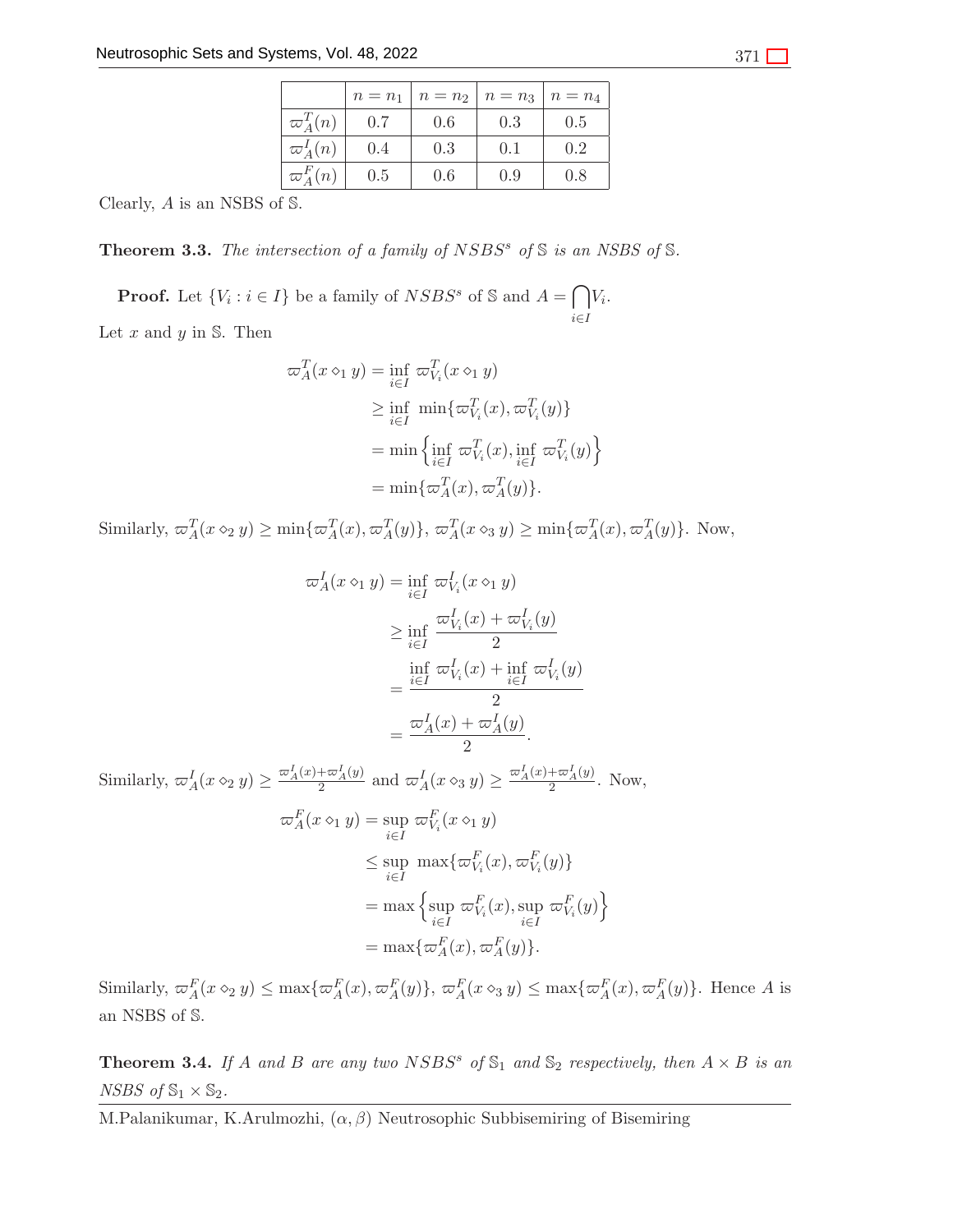**Proof.** Let A and B be two  $NSBS^s$  of  $\mathbb{S}_1$  and  $\mathbb{S}_2$  respectively. Let  $x_1, x_2 \in \mathbb{S}_1$  and  $y_1, y_2 \in \mathbb{S}_2$ . Then  $(x_1, y_1)$  and  $(x_2, y_2)$  are in  $\mathbb{S}_1 \times \mathbb{S}_2$ . Now

$$
\begin{aligned}\n\varpi_{A\times B}^{T}[(x_1, y_1) \diamond_1 (x_2, y_2)] &= \varpi_{A\times B}^{T}(x_1 \diamond_1 x_2, y_1 \diamond_1 y_2) \\
&= \min \{\varpi_A^{T}(x_1 \diamond_1 x_2), \varpi_B^{T}(y_1 \diamond_1 y_2)\} \\
&\geq \min \{\min \{\varpi_A^{T}(x_1), \varpi_A^{T}(x_2)\}, \min \{\varpi_B^{T}(y_1), \varpi_B^{T}(y_2)\}\} \\
&= \min \{\min \{\varpi_A^{T}(x_1), \varpi_B^{T}(y_1)\}, \min \{\varpi_A^{T}(x_2), \varpi_B^{T}(y_2)\}\} \\
&= \min \{\varpi_{A\times B}^{T}(x_1, y_1), \varpi_{A\times B}^{T}(x_2, y_2)\}.\n\end{aligned}
$$

Also  $\varpi_{A\times B}^{T}[(x_1,y_1)\diamond_2 (x_2,y_2)] \ge \min{\{\varpi_{A\times B}^{T}(x_1,y_1), \varpi_{A\times B}^{T}(x_2,y_2)\}},$  $\varpi_{A\times B}^T[(x_1,y_1)\diamond_3(x_2,y_2)] \ge \min\{\varpi_{A\times B}^T(x_1,y_1),\varpi_{A\times B}^T(x_2,y_2)\}.$  Now,

$$
\begin{split} \n\varpi_{A\times B}^{I}[(x_{1},y_{1})\diamond_{1}(x_{2},y_{2})] &= \varpi_{A\times B}^{I}(x_{1}\diamond_{1}x_{2},y_{1}\diamond_{1}y_{2}) \\ \n&= \frac{\varpi_{A}^{I}(x_{1}\diamond_{1}x_{2}) + \varpi_{B}^{I}(y_{1}\diamond_{1}y_{2})}{2} \\ \n&\geq \frac{1}{2} \bigg[ \frac{\varpi_{A}^{I}(x_{1}) + \varpi_{A}^{I}(x_{2})}{2} + \frac{\varpi_{B}^{I}(y_{1}) + \varpi_{B}^{I}(y_{2})}{2} \bigg] \\ \n&= \frac{1}{2} \bigg[ \frac{\varpi_{A}^{I}(x_{1}) + \varpi_{B}^{I}(y_{1})}{2} + \frac{\varpi_{A}^{I}(x_{2}) + \varpi_{B}^{I}(y_{2})}{2} \bigg] \\ \n&= \frac{1}{2} \bigg[ \varpi_{A\times B}^{I}(x_{1},y_{1}) + \varpi_{A\times B}^{I}(x_{2},y_{2}) \bigg]. \n\end{split}
$$

Also  $\varpi_{A\times B}^{I}[(x_1,y_1)\diamond_2 (x_2,y_2)] \geq \frac{1}{2}$  $\frac{1}{2} \left[ \varpi_{A \times B}^{I}(x_1, y_1) + \varpi_{A \times B}^{I}(x_2, y_2) \right]$  and  $\varpi_{A\times B}^{I}[(x_1,y_1)\diamond_3(x_2,y_2)] \geq \frac{1}{2}$  $\frac{1}{2} \left[ \frac{\omega_{A\times B}^{I}(x_1, y_1) + \omega_{A\times B}^{I}(x_2, y_2)}{\omega_{A\times B}^{I}(x_1, y_1)} \right]$ . Now,

$$
\begin{aligned}\n\varpi_{A\times B}^{F}[(x_1, y_1) \diamond_1 (x_2, y_2)] &= \varpi_{A\times B}^{F}(x_1 \diamond_1 x_2, y_1 \diamond_1 y_2) \\
&= \max \{\varpi_A^{F}(x_1 \diamond_1 x_2), \varpi_B^{F}(y_1 \diamond_1 y_2)\} \\
&\leq \max \{\max \{\varpi_A^{F}(x_1), \varpi_A^{F}(x_2)\}, \max \{\varpi_B^{F}(y_1), \varpi_B^{F}(y_2)\}\} \\
&= \max \{\max \{\varpi_A^{F}(x_1), \varpi_B^{F}(y_1)\}, \max \{\varpi_A^{F}(x_2), \varpi_B^{F}(y_2)\}\} \\
&= \max \{\varpi_{A\times B}^{F}(x_1, y_1), \varpi_{A\times B}^{F}(x_2, y_2)\}.\n\end{aligned}
$$

Also  $\varpi_{A\times B}^F[(x_1,y_1)\diamond_2 (x_2,y_2)] \leq \max\{\varpi_{A\times B}^F(x_1,y_1), \varpi_{A\times B}^F(x_2,y_2)\},\,$  $\varpi_{A\times B}^F[(x_1,y_1)\diamond_3(x_2,y_2)] \le \max\{\varpi_{A\times B}^F(x_1,y_1),\varpi_{A\times B}^F(x_2,y_2)\}\.$  Hence  $A\times B$  is an NSBS of S.

**Corollary 3.5.** If  $A_1, A_2, ..., A_n$  are the family of NSBS<sup>s</sup> of  $\mathbb{S}_1, \mathbb{S}_2, ..., \mathbb{S}_n$  respectively, then  $A_1 \times A_2 \times \ldots \times A_n$  is an NSBS of  $\mathbb{S}_1 \times \mathbb{S}_2 \times \ldots \times \mathbb{S}_n$ .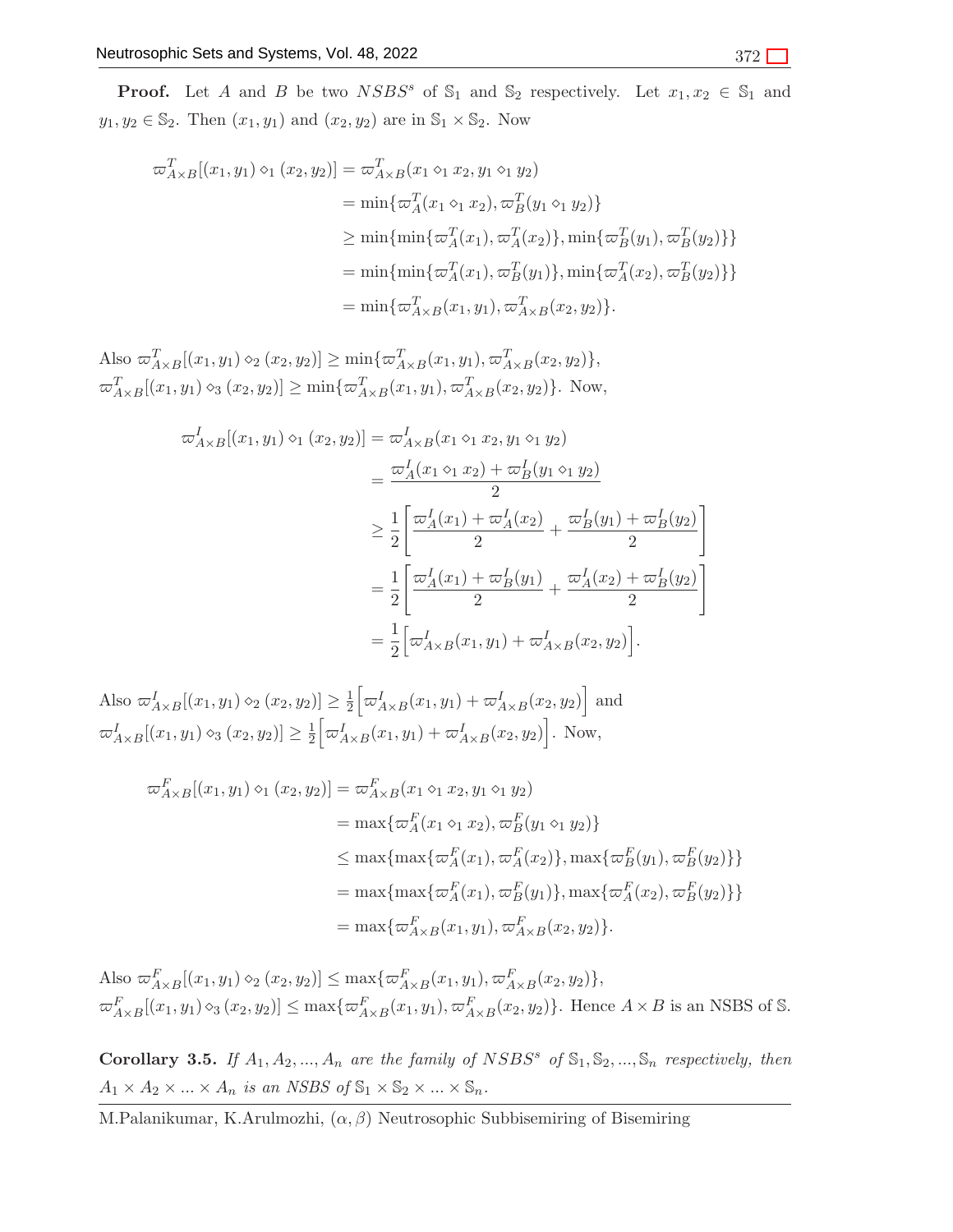**Definition 3.6.** Let  $A$  be a neutrosophic subset in  $S$ , the strongest neutrosophic relation on  $\mathbb{S}$ , that is a neutrosophic relation on A is V given by

$$
\begin{cases}\n\varpi_V^T(x,y) = \min\{\varpi_A^T(x), \varpi_A^T(y)\} \\
\varpi_V^I(x,y) = \frac{\varpi_A^I(x) + \varpi_A^I(y)}{2} \\
\varpi_V^F(x,y) = \max\{\varpi_A^F(x), \varpi_A^F(y)\}\n\end{cases}.
$$

<span id="page-5-0"></span>**Theorem 3.7.** Let A be the NSBS of  $\mathbb S$  and  $V$  be the strongest neutrosophic relation of  $\mathbb S$ . Then A is an NSBS of  $\mathcal S$  if and only if V is an NSBS of  $\mathcal S \times \mathcal S$ .

**Proof.** Let A be the NSBS of S and V be the strongest neutrosophic relation of S. Then for any  $x = (x_1, x_2)$  and  $y = (y_1, y_2)$  are in  $\mathbb{S} \times \mathbb{S}$ . We have

$$
\begin{aligned}\n\varpi_V^T(x \diamond_1 y) &= \varpi_V^T[( (x_1, x_2) \diamond_1 (y_1, y_2)] \\
&= \varpi_V^T(x_1 \diamond_1 y_1, x_2 \diamond_1 y_2) \\
&= \min \{ \varpi_A^T(x_1 \diamond_1 y_1), \varpi_A^T(x_2 \diamond_1 y_2) \} \\
&\ge \min \{ \min \{ \varpi_A^T(x_1), \varpi_A^T(y_1) \}, \min \{ \varpi_A^T(x_2), \varpi_A^T(y_2) \} \} \\
&= \min \{ \min \{ \varpi_A^T(x_1), \varpi_A^T(x_2) \}, \min \{ \varpi_A^T(y_1), \varpi_A^T(y_2) \} \} \\
&= \min \{ \varpi_V^T(x_1, x_2), \varpi_V^T(y_1, y_2) \} \\
&= \min \{ \varpi_V^T(x), \varpi_V^T(y) \}.\n\end{aligned}
$$

Also,  $\omega_V^T(x \diamond_2 y) \ge \min\{\omega_V^T(x), \omega_V^T(y)\}, \omega_V^T(x \diamond_3 y) \ge \min\{\omega_V^T(x), \omega_V^T(y)\}.$ Now,

$$
\begin{split}\n\varpi_{V}^{I}(x \diamond_{1} y) &= \varpi_{V}^{I}[(x_{1}, x_{2}) \diamond_{1} (y_{1}, y_{2})] \\
&= \varpi_{V}^{I}(x_{1} \diamond_{1} y_{1}, x_{2} \diamond_{1} y_{2}) \\
&= \frac{\varpi_{A}^{I}(x_{1} \diamond_{1} y_{1}) + \varpi_{A}^{I}(x_{2} \diamond_{1} y_{2})}{2} \\
&\geq \frac{1}{2} \left[ \frac{\varpi_{A}^{I}(x_{1}) + \varpi_{A}^{I}(y_{1})}{2} + \frac{\varpi_{A}^{I}(x_{2}) + \varpi_{A}^{I}(y_{2})}{2} \right] \\
&= \frac{1}{2} \left[ \frac{\varpi_{A}^{I}(x_{1}) + \varpi_{A}^{I}(x_{2})}{2} + \frac{\varpi_{A}^{I}(y_{1}) + \varpi_{A}^{I}(y_{2})}{2} \right] \\
&= \frac{\varpi_{V}^{I}(x_{1}, x_{2}) + \varpi_{V}^{I}(y_{1}, y_{2})}{2} \\
&= \frac{\varpi_{V}^{I}(x) + \varpi_{V}^{I}(y)}{2}.\n\end{split}
$$

Also,  $\overline{\omega}_V^I(x \diamond_2 y) \ge \frac{\overline{\omega}_V^I(x) + \overline{\omega}_V^I(y)}{2}$  $\frac{1}{2} \frac{\varpi_V^I(y)}{2}$  and  $\varpi_V^I(x \diamond_3 y) \geq \frac{\varpi_V^I(x) + \varpi_V^I(y)}{2}$  $\frac{f^2\omega_V(g)}{2}.$ Similarly,  $\varpi_V^F(x \diamond_1 y) \le \max\{\varpi_V^F(x), \varpi_V^F(y)\}, \varpi_V^F(x \diamond_2 y) \le \max\{\varpi_V^F(x), \varpi_V^F(y)\}$  and  $\varpi_V^F(x \diamond_3 y) \le \max\{\varpi_V^F(x), \varpi_V^F(y)\}.$  Hence V is an NSBS of  $\mathbb{S} \times \mathbb{S}$ .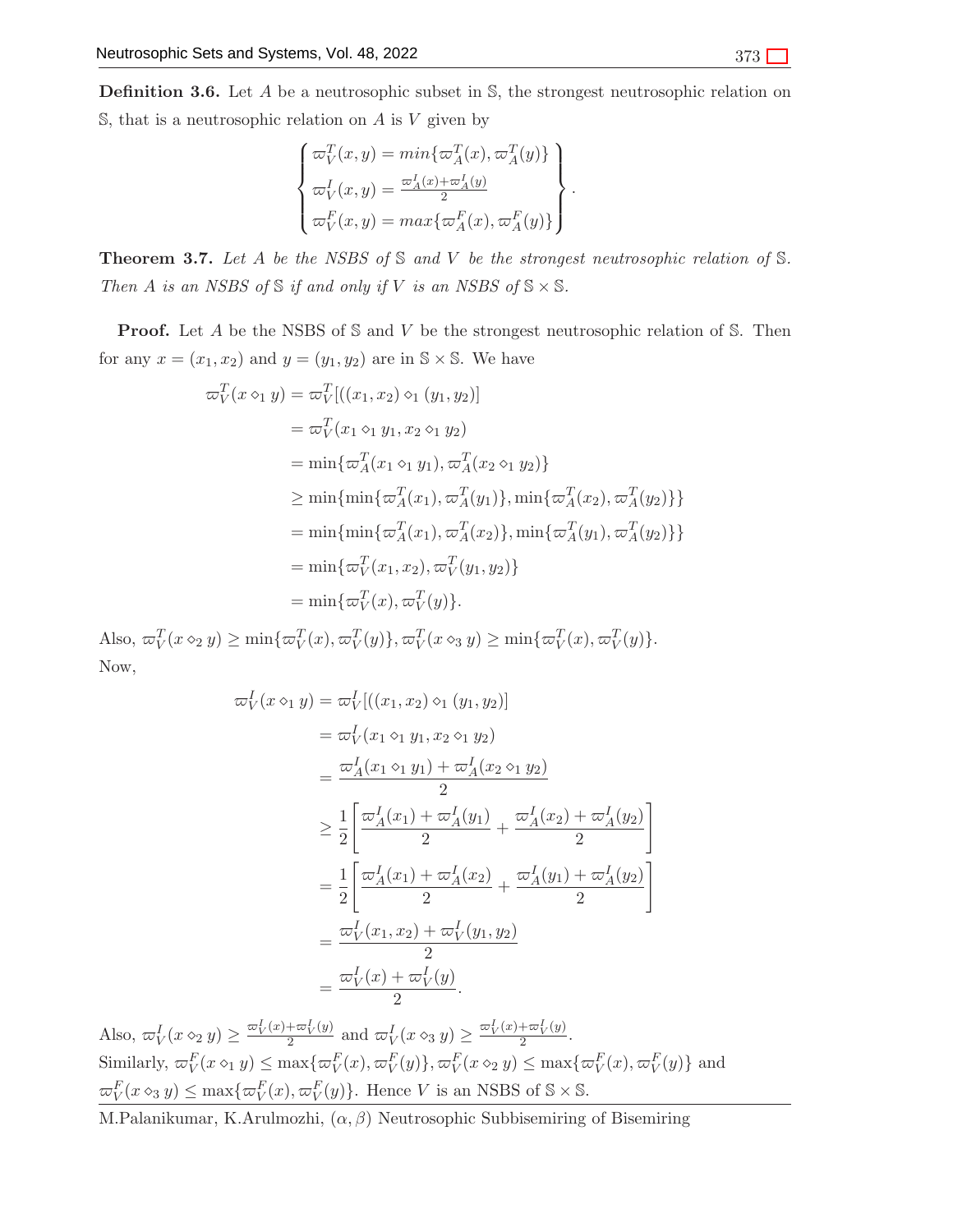Conversely assume that V is an NSBS of  $\mathbb{S} \times \mathbb{S}$ , then for any  $x = (x_1, x_2)$  and  $y = (y_1, y_2)$ are in  $\mathbb{S} \times \mathbb{S}$ . We have

$$
\min{\lbrace \varpi_A^T(x_1 \diamond_1 y_1), \varpi_A^T(x_2 \diamond_1 y_2) \rbrace} = \varpi_V^T(x_1 \diamond_1 y_1, x_2 \diamond_1 y_2)
$$
  
\n
$$
= \varpi_V^T[(x_1, x_2) \diamond_1 (y_1, y_2)]
$$
  
\n
$$
= \varpi_V^T(x \diamond_1 y)
$$
  
\n
$$
\geq \min{\lbrace \varpi_V^T(x), \varpi_V^T(y) \rbrace}
$$
  
\n
$$
= \min{\lbrace \varpi_V^T(x_1, x_2) \rbrace, \varpi_V^T(y_1, y_2) \rbrace}
$$
  
\n
$$
= \min{\lbrace \min{\lbrace \varpi_A^T(x_1), \varpi_A^T(x_2) \rbrace, \min{\lbrace \varpi_A^T(y_1), \varpi_A^T(y_2) \rbrace \rbrace}}.
$$

If 
$$
\varpi_A^T(x_1 \circ_1 y_1) \leq \varpi_A^T(x_2 \circ_1 y_2)
$$
, then  $\varpi_A^T(x_1) \leq \varpi_A^T(x_2)$  and  $\varpi_A^T(y_1) \leq \varpi_A^T(y_2)$ . We get  
\n $\varpi_A^T(x_1 \circ_1 y_1) \geq \min{\lbrace \varpi_A^T(x_1), \varpi_A^T(y_1) \rbrace}$  for all  $x_1, y_1 \in \mathbb{S}$ , and  
\n $\min{\lbrace \varpi_A^T(x_1 \circ_2 y_1), \varpi_A^T(x_2 \circ_2 y_2) \rbrace} \geq \min{\lbrace \min{\lbrace \varpi_A^T(x_1), \varpi_A^T(x_2) \rbrace}, \min{\lbrace \varpi_A^T(y_1), \varpi_A^T(y_2) \rbrace} \rbrace}$   
\nIf  $\varpi_A^T(x_1 \circ_2 y_1) \leq \varpi_A^T(x_2 \circ_2 y_2)$ , then  $\varpi_A^T(x_1 \circ_2 y_1) \geq \min{\lbrace \varpi_A^T(x_1), \varpi_A^T(y_1) \rbrace}.$   
\n $\min{\lbrace \varpi_A^T(x_1 \circ_3 y_1), \varpi_A^T(x_2 \circ_3 y_2) \rbrace} \geq \min{\lbrace \min{\lbrace \varpi_A^T(x_1), \varpi_A^T(x_2) \rbrace}, \min{\lbrace \varpi_A^T(y_1), \varpi_A^T(y_2) \rbrace} \rbrace}.$   
\nIf  $\varpi_A^T(x_1 \circ_3 y_1) \leq \varpi_A^T(x_2 \circ_3 y_2)$ , then  $\varpi_A^T(x_1 \circ_3 y_1) \geq \min{\lbrace \varpi_A^T(x_1), \varpi_A^T(y_1) \rbrace}.$   
\nNow,

$$
\frac{1}{2} \Big[ \varpi_A^I(x_1 \diamond_1 y_1) + \varpi_A^I(x_2 \diamond_1 y_2) \Big] = \varpi_V^I(x_1 \diamond_1 y_1, x_2 \diamond_1 y_2)
$$
\n
$$
= \varpi_V^I[(x_1, x_2) \diamond_1 (y_1, y_2)]
$$
\n
$$
= \varpi_V^I(x \diamond_1 y)
$$
\n
$$
\geq \frac{\varpi_V^I(x) + \varpi_V^I(y)}{2}
$$
\n
$$
= \frac{\varpi_V^I(x_1, x_2) + \varpi_V^I(y_1, y_2)}{2}
$$
\n
$$
= \frac{1}{2} \Big[ \frac{\varpi_A^I(x_1) + \varpi_A^I(x_2)}{2} + \frac{\varpi_A^I(y_1) + \varpi_A^I(y_2)}{2} \Big].
$$

If  $\overline{\omega}_A^I(x_1 \circ_1 y_1) \leq \overline{\omega}_A^I(x_2 \circ_1 y_2)$ , then  $\overline{\omega}_A^I(x_1) \leq \overline{\omega}_A^I(x_2)$  and  $\overline{\omega}_A^I(y_1) \leq \overline{\omega}_A^I(y_2)$ . We get,  $\varpi_A^I(x_1 \diamond_1 y_1) \geq \frac{\varpi_A^I(x_1) + \varpi_A^I(y_1)}{2}$ . Similarly,  $\omega_A^I(x_1 \diamond_2 y_1) \ge \frac{\omega_A^I(x_1) + \omega_A^I(y_1)}{2}$  and  $\omega_A^I(x_1 \diamond_3 y_1) \ge \frac{\omega_A^I(x_1) + \omega_A^I(y_1)}{2}$ . Similarly to prove that  $\max\{\varpi_A^F(x_1 \circ_1 y_1), \varpi_A^F(x_2 \circ_1 y_2)\} \leq \max\{\max\{\varpi_A^F(x_1), \varpi_A^F(x_2)\}, \max\{\varpi_A^F(y_1), \varpi_A^F(y_2)\}\}.$ If  $\varpi_A^F(x_1 \circ_1 y_1) \ge \varpi_A^F(x_2 \circ_1 y_2)$ , then  $\varpi_A^F(x_1) \ge \varpi_A^F(x_2)$  and  $\varpi_A^F(y_1) \ge \varpi_A^F(y_2)$ . We get,  $\varpi_A^F(x_1 \diamond_1 y_1) \leq \max{\lbrace \varpi_A^F(x_1), \varpi_A^F(y_1) \rbrace}$ .  $\max\{\varpi_A^F(x_1 \diamond_2 y_1), \varpi_A^F(x_2 \diamond_2 y_2)\} \leq \max\{\max\{\varpi_A^F(x_1), \varpi_A^F(x_2)\}, \max\{\varpi_A^F(y_1), \varpi_A^F(y_2)\}\}.$ If  $\varpi_A^F(x_1 \diamond_2 y_1) \geq \varpi_A^F(x_2 \diamond_2 y_2)$ , then  $\varpi_A^F(x_1 \diamond_2 y_1) \leq \max{\{\varpi_A^F(x_1), \varpi_A^F(y_1)\}}$ .  $\max\{\varpi_A^F(x_1 \otimes_3 y_1), \varpi_A^F(x_2 \otimes_3 y_2)\} \le \max\{\max\{\varpi_A^F(x_1), \varpi_A^F(x_2)\}, \max\{\varpi_A^F(y_1), \varpi_A^F(y_2)\}\}\$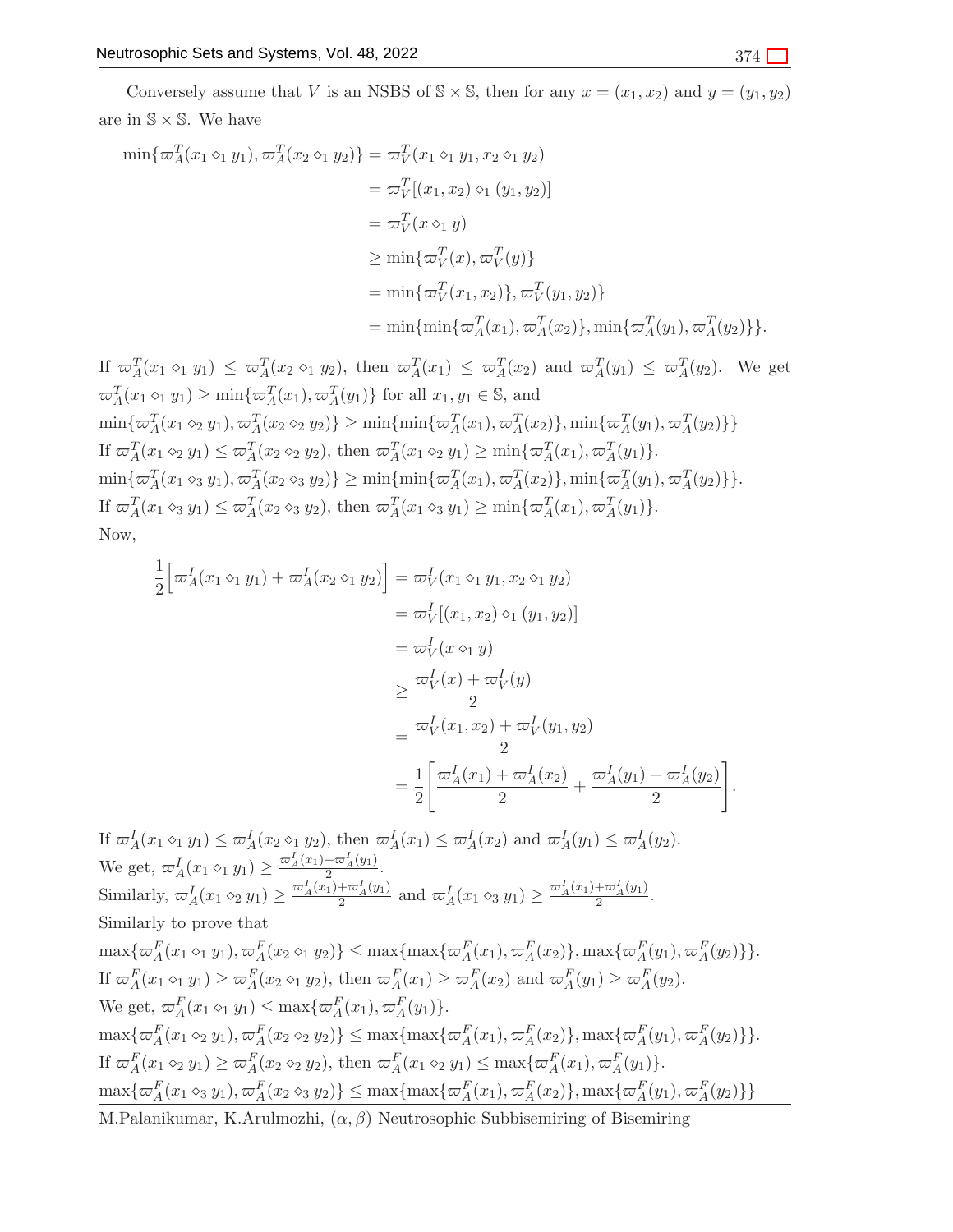If  $\varpi_A^F(x_1 \otimes_3 y_1) \ge \varpi_A^F(x_2 \otimes_3 y_2)$ , then  $\varpi_A^F(x_1 \otimes_3 y_1) \le \max{\{\varpi_A^F(x_1), \varpi_A^F(y_1)\}}$ . Hence A is an NSBS of S.

**Theorem 3.8.** Let A be a neutrosophic subset in S. Then  $\tilde{\boldsymbol{\omega}} = (\varpi_A^T, \varpi_A^I, \varpi_A^F)$  is an NSBS of  $\mathbb S$  if and only if all non empty level set  $\tilde{\varpi}^{(t,s)}$  is a subbisemiring of  $\mathbb S$  for  $t,s\in[0,1].$ 

**Proof.** Assume that  $\tilde{\varpi}$  is an NSBS of S. For each  $t, s \in [0,1]$  and  $a_1, a_2 \in \tilde{\varpi}^{(t,s)}$ . We have  $\varpi_A^T(a_1) \geq t, \varpi_A^T(a_2) \geq t$  and  $\varpi_A^I(a_1) \geq t, \varpi_A^I(a_2) \geq t$  and  $\varpi_A^F(a_1) \leq s, \varpi_A^F(a_2) \leq s$ . Now,  $\varpi_A^T(a_1 \circ_1 a_2) \ge \min\{\varpi_A^T(a_1), \varpi_A^T(a_2)\} \ge t$  and  $\varpi_A^I(a_1 \circ_1 a_2) \ge \frac{\varpi_A^I(a_1) + \varpi_A^I(a_2)}{2} \ge \frac{t+t}{2} = t$  and  $\varpi_A^F(a_1 \circ_1 a_2) \leq \max\{\varpi_A^F(a_1), \varpi_A^F(a_2)\} \leq s$ . This implies that  $a_1 \circ_1 a_2 \in \tilde{\varpi}^{(t,s)}$ . Similarly,  $a_1 \diamond_2 a_2 \in \tilde{\varpi}^{(t,s)}$  and  $a_1 \diamond_3 a_2 \in \tilde{\varpi}^{(t,s)}$ . Therefore  $\tilde{\varpi}^{(t,s)}$  is a subbisemiring of S for each  $t, s \in [0, 1].$ 

Conversely, assume that  $\tilde{\varpi}^{(t,s)}$  is a subbisemiring of S for each  $t, s \in [0,1]$ . Suppose if there exist  $a_1, a_2 \in \mathbb{S}$  such that  $\varpi_A^T(a_1 \diamond_1 a_2) < \min\{\varpi_A^T(a_1), \varpi_A^T(a_2)\}, \varpi_A^T(a_1 \diamond_1 a_2) < \frac{\varpi_A^T(a_1) + \varpi_A^T(a_2)}{2}$ and  $\varpi_A^F(a_1 \diamond_1 a_2) > \max{\lbrace \varpi_A^F(a_1), \varpi_A^F(a_2) \rbrace}$ . Select  $t, s \in [0,1]$  such that  $\varpi_A^T(a_1 \diamond_1 a_2) <$  $t \leq \min\{\varpi_A^T(a_1), \varpi_A^T(a_2)\}\$  and  $\varpi_A^I(a_1 \diamond_1 a_2) < t \leq \frac{\varpi_A^I(a_1) + \varpi_A^I(a_2)}{2}$  and  $\varpi_A^F(a_1 \diamond_1 a_2) > s \geq$  $\max\{\varpi_A^F(a_1), \varpi_A^F(a_2)\}.$  Then  $a_1, a_2 \in \tilde{\varpi}^{(t,s)}$ , but  $a_1 \diamond_1 a_2 \notin \tilde{\varpi}^{(t,s)}$ . This contradicts to that  $\tilde{\varpi}^{(t,s)}$  is a subbisemiring of S. Hence  $\varpi_A^T(a_1 \circ_1 a_2) \ge \min{\lbrace \varpi_A^T(a_1), \varpi_A^T(a_2) \rbrace}$ ,  $\varpi_A^I(a_1 \circ_1 a_2) \ge$  $\frac{\varpi_A^I(a_1)+\varpi_A^I(a_2)}{2}$  and  $\varpi_A^F(a_1 \circ_1 a_2) \leq \max{\lbrace \varpi_A^F(a_1), \varpi_A^F(a_2) \rbrace}$ . Similarly,  $\diamond_2$  and  $\diamond_3$  cases. Hence  $\tilde{\omega} = (\omega_A^T, \omega_A^I, \omega_A^F)$  is an NSBS of S.

**Definition 3.9.** Let A be any NSBS of S and  $a \in S$ . Then the pseudo neutrosophic coset  $(aA)^p$  is defined by

$$
\begin{cases}\n((a\varpi_A^T)^p)(x) = p(a)\varpi_A^T(x) \\
((a\varpi_A^I)^p)(x) = p(a)\varpi_A^I(x) \\
((a\varpi_A^F)^p)(x) = p(a)\varpi_A^F(x)\n\end{cases}
$$

for every  $x \in \mathbb{S}$  and for some  $p \in P$ .

**Theorem 3.10.** Let A be any NSBS of  $\mathbb{S}$ , then the pseudo neutrosophic coset  $(aA)^p$  is an NSBS of  $\mathbb{S}$ , for every  $a \in \mathbb{S}$ .

**Proof.** Let A be any NSBS of S and for every  $x, y \in S$ . Now,  $((a\omega_A^T)^p)(x \diamond_1)$  $y) = p(a) \; \varpi_A^T(x \, \diamond_1 \, y) \; \geq \; p(a) \; min\{\varpi_A^T(x), \varpi_A^T(y)\} \; = \; min\{p(a) \; \varpi_A^T(x), p(a) \; \varpi_A^T(y)\} \; = \;$  $min\{((a\varpi_A^T)^p)(x),((a\varpi_A^T)^p)(y)\}.$  Thus,  $((a\varpi_A^T)^p)(x \circ_1 y) \geq min\{((a\varpi_A^T)^p)(x),((a\varpi_A^T)^p)(y)\}.$ Now,  $((a\varpi_A^I)^p)(x \diamond_1 y) = p(a) \varpi_A^I(x \diamond_1 y) \geq p(a) \left[ \frac{\varpi_A^I(x) + \varpi_A^I(y)}{2} \right]$  $\Bigg[ = \frac{p(a) \ \varpi_A^I(x) + p(a) \ \varpi_A^I(y)}{2} =$  $\frac{((a\varpi_A^I)^p)(x)+((a\varpi_A^I)^p)(y)}{(\varpi_A^I)^p}$  $\frac{+\left((a\varpi_A^I)^p(y)}{2}\right)}{2}$ . Thus,  $\left((a\varpi_A^I)^p(x\varphi_1|y)\right)\geq \frac{((a\varpi_A^I)^p)(x)+((a\varpi_A^I)^p)(y)}{2}$  $\frac{1}{2} \left( \frac{(a\varpi_A)^p}{y} \right)$ . Now,  $((a\varpi_A^F)^p)(x \diamond_1)$  $y) = p(a) \ \pi_A^F(x \leq_1 y) \leq p(a) \ \max{\{\pi_A^F(x), \pi_A^F(y)\}} = \max{\{p(a) \ \pi_A^F(x), p(a) \ \pi_A^F(y)\}} =$ M.Palanikumar, K.Arulmozhi,  $(\alpha, \beta)$  Neutrosophic Subbisemiring of Bisemiring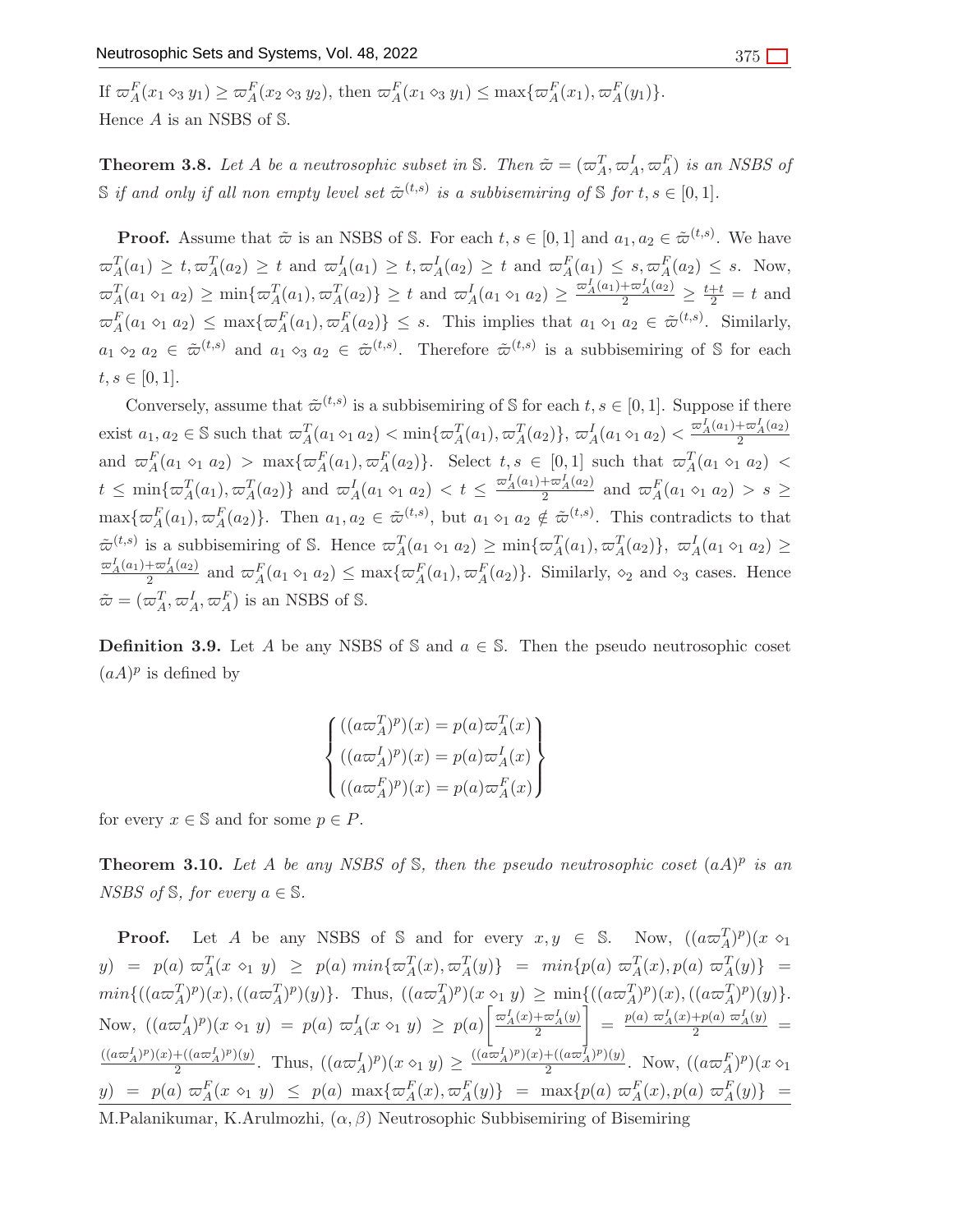$\max\{((a\varpi_A^F)^p)(x),((a\varpi_A^F)^p)(y)\}\.$  Thus,  $((a\varpi_A^F)^p)(x\circ_1 y) \leq \max\{((a\varpi_A^F)^p)(x),((a\varpi_A^F)^p)(y)\}\.$ Similarly,  $\diamond_2$  and  $\diamond_3$  cases. Hence  $(aA)^p$  is an NSBS of S.

**Definition 3.11.** Let  $(\mathbb{S}_1, \boxplus_1, \boxplus_2, \boxplus_3)$  and  $(\mathbb{S}_2, \boxminus_1, \boxminus_2, \boxminus_3)$  be any two bisemirings. Let  $\Delta$ :  $\mathbb{S}_1 \to \mathbb{S}_2$  be any function and A be any NSBS in  $\mathbb{S}_1$ , V be any NSBS in  $\Delta(\mathbb{S}_1) = \mathbb{S}_2$ . If  $\varpi_A = [\varpi_A^T, \varpi_A^I, \varpi_A^F]$  is a neutrosophic set in  $\mathbb{S}_1$ , then  $\varpi_V$  is a neutrosophic set in  $\mathbb{S}_2$ , defined by

$$
\varpi_V^T(y) = \begin{cases} \sup \varpi_A^T(x) & \text{if } x \in \Delta^{-1}y \\ 0 & \text{otherwise} \end{cases} \qquad \varpi_V^I(y) = \begin{cases} \sup \varpi_A^I(x) & \text{if } x \in \Delta^{-1}y \\ 0 & \text{otherwise} \end{cases}
$$
\n
$$
\varpi_V^F(y) = \begin{cases} \inf \varpi_A^F(x) & \text{if } x \in \Delta^{-1}y \\ \end{cases}
$$

 $\mathcal{L}$ for all  $x \in \mathbb{S}_1$  and  $y \in \mathbb{S}_2$  is called the image of  $\varpi_A$  under  $\Delta$ .

Similarly, If  $\varpi_V = [\varpi_V^T, \varpi_V^I, \varpi_V^F]$  is a neutrosophic set in  $\mathbb{S}_2$ , then neutrosophic set  $\varpi_A = \Delta \circ \varpi_V$ in S<sub>1</sub> [ie, the neutrosophic set defined by  $\varpi_A(x) = \varpi_V(\Delta(x))$ ] is called the preimage of  $\varpi_V$ under ∆.

otherwise

<span id="page-8-0"></span>**Theorem 3.12.** Let  $(\mathbb{S}_1, \boxplus_1, \boxplus_2, \boxplus_3)$  and  $(\mathbb{S}_2, \boxminus_1, \boxminus_2, \boxminus_3)$  be any two bisemirings. The homomorphic image of NSBS of  $\mathbb{S}_1$  is an NSBS of  $\mathbb{S}_2$ .

**Proof.** Let  $\Delta : \mathbb{S}_1 \to \mathbb{S}_2$  be any homomorphism. Then  $\Delta(x \boxplus_1 y) = \Delta(x) \boxdot_1 \Delta(y)$ ,  $\Delta(x \boxplus_2$  $y) = \Delta(x) \boxdot_2 \Delta(y)$  and  $\Delta(x \boxplus_3 y) = \Delta(x) \boxdot_3 \Delta(y)$  for all  $x, y \in \mathbb{S}_1$ . Let  $V = \Delta(A)$ , A is any NSBS of  $\mathbb{S}_1$ . Let  $\Delta(x), \Delta(y) \in \mathbb{S}_2$ . Let  $x \in \Delta^{-1}(\Delta(x))$  and  $y \in \Delta^{-1}(\Delta(y))$  be such that  $\varpi_A^T(x) = \sup$  $z\in\Delta^{-1}(\Delta(x))$  $\varpi_A^T(z)$  and  $\varpi_A^T(y) = \sup$  $z\in\Delta^{-1}(\Delta(y))$  $\varpi_A^T(z)$ . Now,

$$
\begin{aligned}\n\varpi_V^T(\Delta(x)\boxdot_1 \Delta(y)) &= \sup_{z' \in \Delta^{-1}(\Delta(x)\boxdot_1 \Delta(y))} \varpi_A^T(z') \\
&= \sup_{z' \in \Delta^{-1}(\Delta(x\boxplus_1 y))} \varpi_A^T(z') \\
&= \varpi_A^T(x \boxplus_1 y) \\
&\ge \min\{\varpi_A^T(x), \varpi_A^T(y)\} \\
&= \min\{\varpi_V^T\Delta(x), \varpi_V^T\Delta(y)\}.\n\end{aligned}
$$

Thus,  $\varpi_V^T(\Delta(x) \boxdot_1 \Delta(y)) \ge \min{\lbrace \varpi_V^T \Delta(x), \varpi_V^T \Delta(y) \rbrace}.$ Similarly,  $\omega_V^T(\Delta(x) \boxdot_2 \Delta(y)) \ge \min{\{\omega_V^T\Delta(x), \omega_V^T\Delta(y)\}}$  and  $\varpi_V^T(\Delta(x) \boxdot_3 \Delta(y)) \ge \min{\{\varpi_V^T \Delta(x), \varpi_V^T \Delta(y)\}}.$ Let  $x \in \Delta^{-1}(\Delta(x))$  and  $y \in \Delta^{-1}(\Delta(y))$  be such that  $\varpi_A^I(x) = \sup_{\Delta}$  $z\in\Delta^{-1}(\Delta(x))$  $\varpi_A^I(z)$  and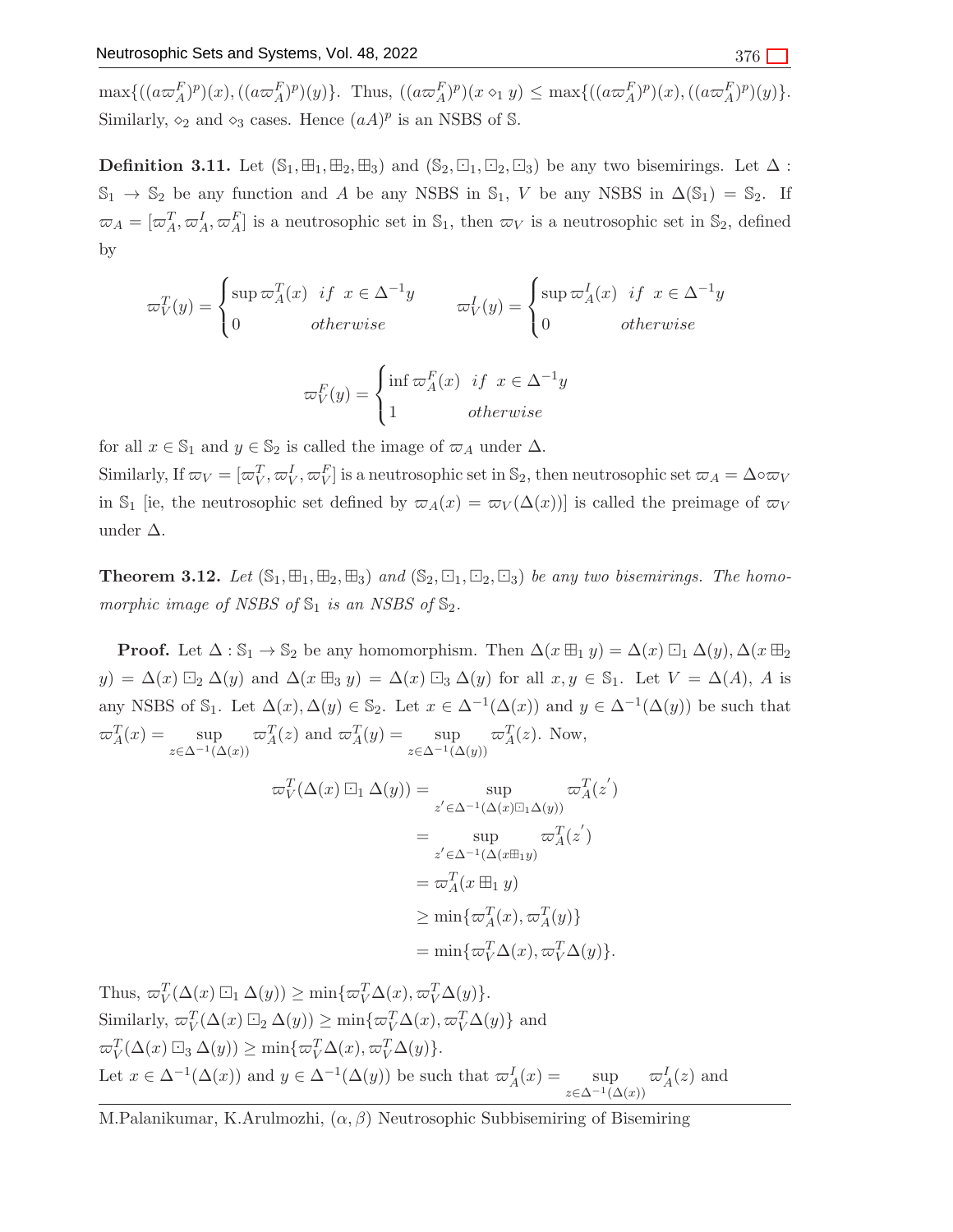$$
\begin{aligned}\n\varpi_A^I(y) &= \sup_{z \in \Delta^{-1}(\Delta(y))} \varpi_A^I(z). \text{ Now,} \\
\varpi_V^I(\Delta(x) \boxdot_1 \Delta(y)) &= \sup_{z' \in \Delta^{-1}(\Delta(x) \boxdot_1 \Delta(y))} \varpi_A^I(z') \\
&= \sup_{z' \in \Delta^{-1}(\Delta(x \boxplus_1 y))} \varpi_A^I(z') \\
&= \varpi_A^I(x \boxplus_1 y) \\
&\ge \frac{\varpi_A^I(x) + \varpi_A^I(y)}{2} \\
&= \frac{\varpi_V^I \Delta(x) + \varpi_V^I \Delta(y)}{2}.\n\end{aligned}
$$

Thus, 
$$
\varpi_V^I(\Delta(x) \boxdot_1 \Delta(y)) \ge \frac{\varpi_V^I \Delta(x) + \varpi_V^I \Delta(y)}{2}
$$
.  
\nSimilarly,  $\varpi_V^I(\Delta(x) \boxdot_2 \Delta(y)) \ge \frac{\varpi_V^I \Delta(x) + \varpi_V^I \Delta(y)}{2}$  and  $\varpi_V^I(\Delta(x) \boxdot_3 \Delta(y)) \ge \frac{\varpi_V^I \Delta(x) + \varpi_V^I \Delta(y)}{2}$ .  
\nLet  $\Delta(x)$ ,  $\Delta(y) \in \mathbb{S}_2$ . Let  $x \in \Delta^{-1}(\Delta(x))$  and  $y \in \Delta^{-1}(\Delta(y))$  be such that  
\n $\varpi_A^F(x) = \inf_{z \in \Delta^{-1}(\Delta(x))} \varpi_A^F(z)$  and  $\varpi_A^F(y) = \inf_{z \in \Delta^{-1}(\Delta(y))} \varpi_A^F(z)$ . Now,

$$
\begin{split} \varpi_V^F(\Delta(x)\boxdot_1 \Delta(y)) &= \inf_{z' \in \Delta^{-1}(\Delta(x)\boxdot_1 \Delta(y))} \varpi_A^F(z') \\ &= \inf_{z' \in \Delta^{-1}(\Delta(x\boxplus_1 y))} \varpi_A^F(z') \\ &= \varpi_A^F(x\boxdot_1 y) \\ &\le \max\{\varpi_A^F(x), \varpi_A^F(y)\} \\ &= \max\{\varpi_V^F\Delta(x), \varpi_V^F\Delta(y)\}. \end{split}
$$

Thus,  $\varpi_V^F(\Delta(x) \boxdot_1 \Delta(y)) \leq \max{\{\varpi_V^F \Delta(x), \varpi_V^F \Delta(y)\}}.$ Similarly,  $\varpi_V^F(\Delta(x) \boxdot_2 \Delta(y)) \leq \max{\lbrace \varpi_V^F \Delta(x), \varpi_V^F \Delta(y) \rbrace}$  and  $\varpi_V^F(\Delta(x) \boxdot_3 \Delta(y)) \le \max\{\varpi_V^F \Delta(x), \varpi_V^F \Delta(y)\}.$  Hence V is an NSBS of  $\mathbb{S}_2$ .

<span id="page-9-0"></span>**Theorem 3.13.** Let  $(\mathbb{S}_1, \boxplus_1, \boxplus_2, \boxplus_3)$  and  $(\mathbb{S}_2, \boxminus_1, \boxminus_2, \boxminus_3)$  be any two bisemirings. The homomorphic preimage of NSBS of  $\mathbb{S}_2$  is an NSBS of  $\mathbb{S}_1$ .

**Proof.** Let  $\Delta : \mathbb{S}_1 \to \mathbb{S}_2$  be any homomorphism. Then  $\Delta(x \boxplus_1 y) = \Delta(x) \boxdot_1 \Delta(y)$ ,  $\Delta(x \boxplus_2$  $y) = \Delta(x) \boxdot_2 \Delta(y)$  and  $\Delta(x \boxplus_3 y) = \Delta(x) \boxdot_3 \Delta(y)$  for all  $x, y \in \mathbb{S}_1$ . Let  $V = \Delta(A)$ , where V is any NSBS of  $\mathbb{S}_2$ . Let  $x, y \in \mathbb{S}_1$ . Now,  $\varpi_A^T(x \boxplus_1 y) = \varpi_V^T(\Delta(x \boxplus_1 y)) = \varpi_V^T(\Delta(x) \boxdot_1 \Delta(y)) \ge$  $\min\{\varpi_V^T\Delta(x),\varpi_V^T\Delta(y)\} = \min\{\varpi_A^T(x),\varpi_A^T(y)\}.$  Thus,  $\varpi_A^T(x \boxplus_1 y) \geq \min\{\varpi_A^T(x),\varpi_A^T(y)\}.$ Now,  $\varpi_A^I(x \boxplus_1 y) = \varpi_V^I(\Delta(x \boxplus_1 y)) = \varpi_V^I(\Delta(x) \boxdot_1 \Delta(y)) \ge \frac{\varpi_V^I \Delta(x) + \varpi_V^I \Delta(y)}{2} = \frac{\varpi_A^I(x) + \varpi_A^I(y)}{2}.$ Thus,  $\varpi_A^I(x \boxplus_1 y) \ge \frac{\varpi_A^I(x) + \varpi_A^I(y)}{2}$ . Now,  $\varpi_A^F(x \boxplus_1 y) = \varpi_V^F(\Delta(x \boxplus_1 y)) = \varpi_V^F(\Delta(x) \boxdot_1 \Delta(y)) \le$  $\max\{\varpi_V^F\Delta(x), \varpi_V^F\Delta(y)\} = \max\{\varpi_A^F(x), \varpi_A^F(y)\}.$  Thus,  $\varpi_A^F(x \boxplus_1 y) \leq \max\{\varpi_A^F(x), \varpi_A^F(y)\}.$ Similarly to prove two other operations, hence A is an NSBS of  $\mathbb{S}_1$ .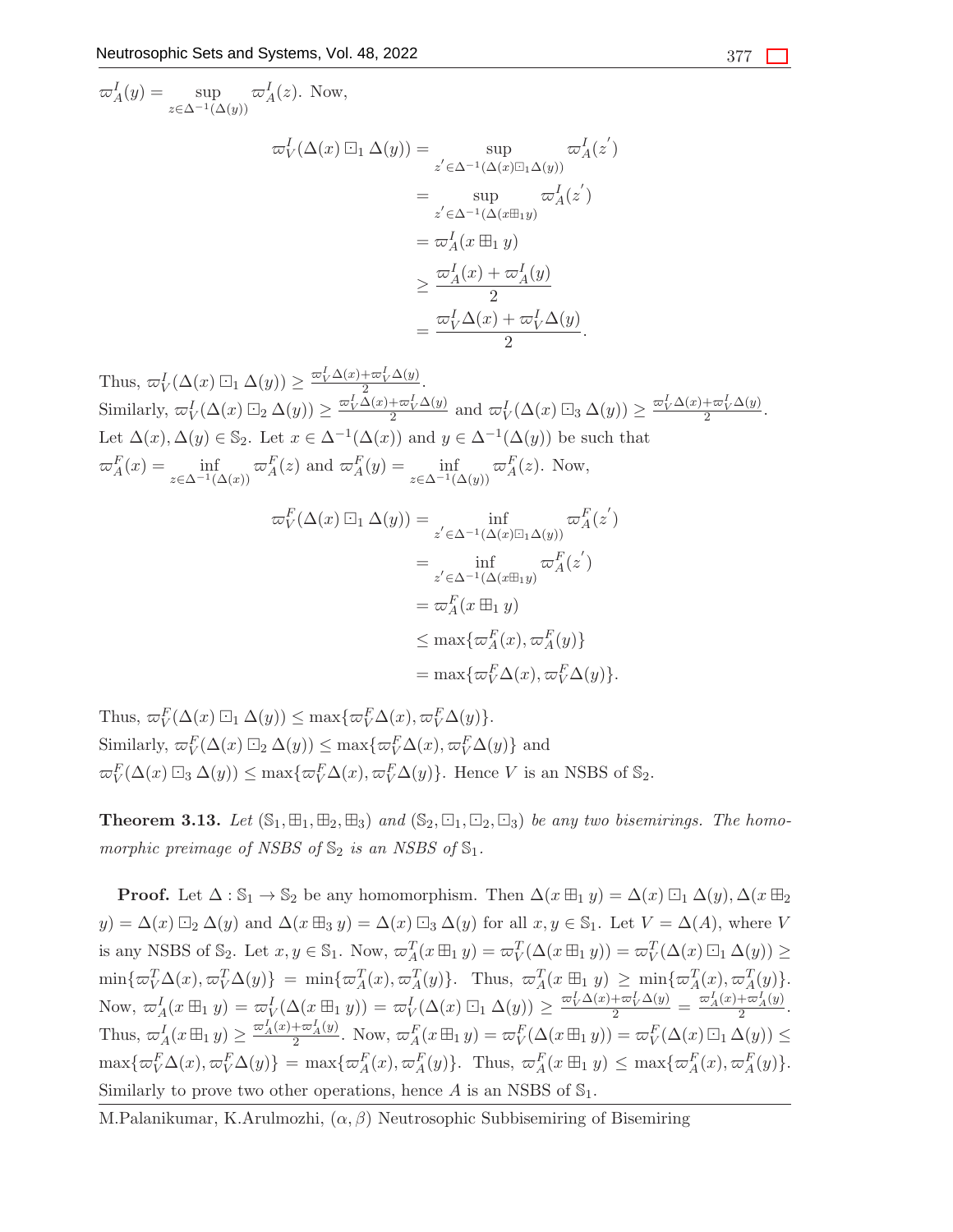**Theorem 3.14.** Let  $(\mathbb{S}_1, \boxplus_1, \boxplus_2, \boxplus_3)$  and  $(\mathbb{S}_2, \boxminus_1, \boxminus_2, \boxminus_3)$  be any two bisemirings. If  $\Delta : \mathbb{S}_1 \rightarrow$  $\mathbb{S}_2$  is a homomorphism, then  $\Delta(A_{(t,s)})$  is a level subbisemiring of NSBS V of  $\mathbb{S}_2$ .

**Proof.** Let  $\Delta : \mathbb{S}_1 \to \mathbb{S}_2$  be any homomorphism. Then  $\Delta(x \boxplus_1 y) = \Delta(x) \boxdot_1 \Delta(y)$ ,  $\Delta(x \boxplus_2$  $y) = \Delta(x) \boxdot_2 \Delta(y)$  and  $\Delta(x \boxplus_3 y) = \Delta(x) \boxdot_3 \Delta(y)$  for all  $x, y \in \mathbb{S}_1$ . Let  $V = \Delta(A)$ , A is an NSBS of  $\mathbb{S}_1$ . By Theorem [3.12,](#page-8-0) V is an NSBS of  $\mathbb{S}_2$ . Let  $A_{(t,s)}$  be any level subbisemiring of A. Suppose that  $x, y \in A_{(t,s)}$ . Then  $\Delta(x \boxplus_1 y), \Delta(x \boxplus_2 y)$  and  $\Delta(x \boxplus_3 y) \in A_{(t,s)}$ . Now,  $\varpi_V^T(\Delta(x)) = \varpi_A^T(x) \ge t$ ,  $\varpi_V^T(\Delta(y)) = \varpi_A^T(y) \ge t$ . Thus,  $\varpi_V^T(\Delta(x) \boxdot_1 \Delta(y)) \ge \varpi_A^T(x \boxplus_1 y) \ge t$ . Now,  $\omega_V^I(\Delta(x)) = \omega_A^I(x) \ge t$ ,  $\omega_V^I(\Delta(y)) = \omega_A^I(y) \ge t$ . Thus,  $\omega_V^I(\Delta(x) \boxdot_1 \Delta(y)) \ge \omega_A^I(x \boxplus_1)$  $y) \geq t$ . Now,  $\varpi_V^F(\Delta(x)) = \varpi_A^F(x) \leq s$ ,  $\varpi_V^F(\Delta(y)) = \varpi_A^F(y) \leq s$ . Thus,  $\varpi_V^F(\Delta(x) \boxdot_1 \Delta(y)) \leq t$  $\varpi_A^F(x \boxplus_1 y) \leq s$ , for all  $\Delta(x), \Delta(y) \in \mathbb{S}_2$ . Similarly to prove other operations, hence  $\Delta(A_{(t,s)})$ is a level subbisemiring of NSBS  $V$  of  $\mathbb{S}_2$ .

**Theorem 3.15.** Let  $(\mathbb{S}_1, \boxplus_1, \boxplus_2, \boxplus_3)$  and  $(\mathbb{S}_2, \boxdot_1, \boxdot_2, \boxdot_3)$  be any two bisemirings. If  $\Delta : \mathbb{S}_1 \rightarrow$  $\mathbb{S}_2$  is any homomorphism, then  $A_{(t,s)}$  is a level subbisemiring of NSBS A of  $\mathbb{S}_1$ .

**Proof.** Let  $\Delta : \mathbb{S}_1 \to \mathbb{S}_2$  be any homomorphism. Then  $\Delta(x \boxplus_1 y) = \Delta(x) \boxdot_1 \Delta(y)$ ,  $\Delta(x \boxplus_2$  $y) = \Delta(x) \boxdot_2 \Delta(y)$  and  $\Delta(x \boxplus_3 y) = \Delta(x) \boxdot_3 \Delta(y)$  for all  $x, y \in \mathbb{S}_1$ . Let  $V = \Delta(A)$ , V is an NSBS of  $\mathbb{S}_2$ . By Theorem [3.13,](#page-9-0) A is an NSBS of  $\mathbb{S}_1$ . Let  $\Delta(A_{(t,s)})$  be a level subbisemiring of V. Suppose that  $\Delta(x), \Delta(y) \in \Delta(A_{(t,s)})$ . Then  $\Delta(x \boxplus_1 y), \Delta(x \boxplus_2 y)$  and  $\Delta(x \boxplus_3 y) \in$  $\Delta(A_{(t,s)})$ . Now,  $\varpi_A^T(x) = \varpi_V^T(\Delta(x)) \ge t$ ,  $\varpi_A^T(y) = \varpi_V^T(\Delta(y)) \ge t$ . Thus,  $\varpi_A^T(x \boxplus_1 y) \ge$  $\min\{\varpi_A^T(x), \varpi_A^T(y)\} \geq t$ . Now,  $\varpi_A^I(x) = \varpi_V^I(\Delta(x)) \geq t, \varpi_A^I(y) = \varpi_V^I(\Delta(y)) \geq t$ . Thus,  $\varpi_A^I(x \boxplus_1 y) \ge \frac{\varpi_A^I(x) + \varpi_A^I(y)}{2} \ge t$ . Now,  $\varpi_A^F(x) = \varpi_V^F(\Delta(x)) \le s$ ,  $\varpi_A^F(y) = \varpi_V^F(\Delta(y)) \le s$ . Thus,  $\varpi_A^F(x \boxplus_1 y) = \varpi_V^F(\Delta(x) \boxdot_1 \Delta(y)) \le \max\{\varpi_A^F(x), \varpi_A^F(y)\} \le s$ , for all  $x, y \in \mathbb{S}_1$ . Similarly to prove other two operations, hence  $A_{(t,s)}$  is a level subbisemiring of NSBS A of  $\mathbb{S}_1$ .

#### 4.  $(\alpha, \beta)$ - neutrosophic Subbisemiring

In this section, we discuss about  $(\alpha, \beta)$ - neutrosophic subbisemiring. In what follows that,  $(\alpha, \beta) \in [0, 1]$  be such that  $0 \leq \alpha < \beta \leq 1$ .

**Definition 4.1.** Let A be any neutrosophic subset of S is called a  $(\alpha, \beta)$ - NSBS of S if it satisfies the following conditions:

$$
\begin{cases} \max\{\varpi_A^T(x \diamond_1 y), \alpha\} \ge \min\{\varpi_A^T(x), \varpi_A^T(y), \beta\} \\ \max\{\varpi_A^T(x \diamond_2 y), \alpha\} \ge \min\{\varpi_A^T(x), \varpi_A^T(y), \beta\} \\ \max\{\varpi_A^T(x \diamond_3 y), \alpha\} \ge \min\{\varpi_A^T(x), \varpi_A^T(y), \beta\} \end{cases}
$$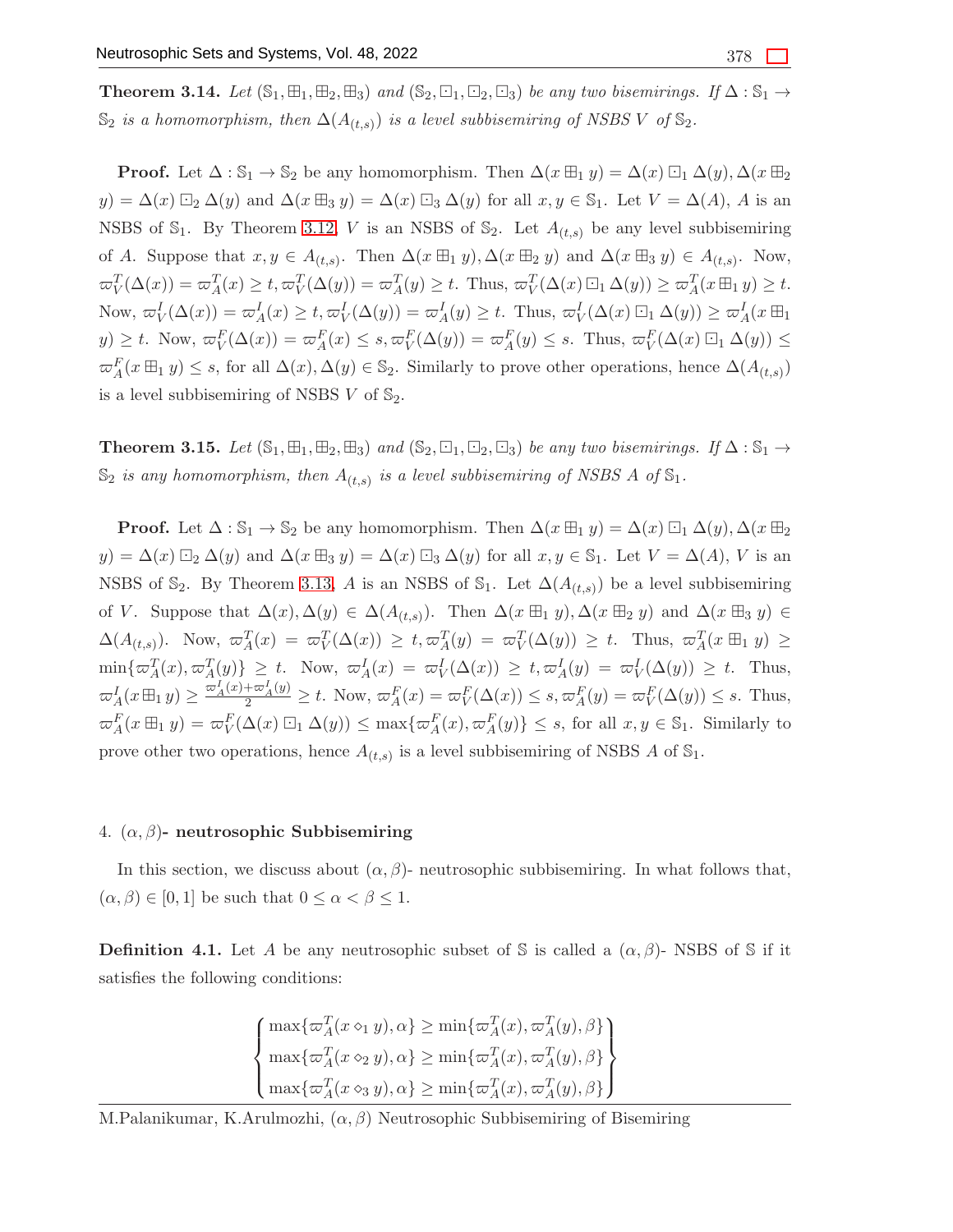$$
\begin{cases} \max\{\varpi_A^I(x\diamond_1 y),\alpha\}\geq \min\left\{\frac{\varpi_A^I(x)+\varpi_A^I(y)}{2},\beta\right\} \\ \\ \max\{\varpi_A^I(x\diamond_2 y),\alpha\}\geq \min\left\{\frac{\varpi_A^I(x)+\varpi_A^I(y)}{2},\beta\right\} \\ \\ \max\{\varpi_A^I(x\diamond_3 y),\alpha\}\geq \min\left\{\frac{\varpi_A^I(x)+\varpi_A^I(y)}{2},\beta\right\} \\ \\ \min\{\varpi_A^F(x\diamond_1 y),\alpha\}\leq \max\{\varpi_A^F(x),\varpi_A^F(y),\beta\} \\ \\ \min\{\varpi_A^F(x\diamond_2 y),\alpha\}\leq \max\{\varpi_A^F(x),\varpi_A^F(y),\beta\} \\ \\ \min\{\varpi_A^F(x\diamond_3 y),\alpha\}\leq \max\{\varpi_A^F(x),\varpi_A^F(y),\beta\} \end{cases}
$$

for all  $x, y \in \mathbb{S}$ .

Example 4.2. By the Example [3.2,](#page-2-0)

|                 | $n = n_1$ | $n = n2$ | $n = n_3$ | $n = n_4$ |
|-----------------|-----------|----------|-----------|-----------|
| $\varpi_A^T(n)$ | 0.80      | 0.75     | 0.55      | 0.70      |
| $\varpi_A^I(n)$ | 0.75      | 0.70     | 0.62      | 0.65      |
| $\varpi_A^F(n)$ | 0.35      | 0.65     | 0.80      | 0.70      |

Clearly,  $A$  is a  $(0.45, 0.60)$  NSBS of S.

<span id="page-11-0"></span>**Theorem 4.3.** The intersection of a family of  $(\alpha, \beta)$  NSBS<sup>s</sup> of S is a  $(\alpha, \beta)$  NSBS of S.

**Proof.** Let  $\{V_i : i \in I\}$  be a family of  $(\alpha, \beta)$  NSBS<sup>s</sup> of S and  $A = \bigcap$ i∈I  $V_i$ . Let  $x$  and  $y$  in  $\mathbb{S}$ . Now,

$$
\max{\lbrace \varpi_A^T(x \diamond_1 y), \alpha \rbrace} = \inf_{i \in I} \max{\lbrace \varpi_{V_i}^T(x \diamond_1 y), \alpha \rbrace}
$$
  
\n
$$
\geq \inf_{i \in I} \min{\lbrace \varpi_{V_i}^T(x), \varpi_{V_i}^T(y), \beta \rbrace}
$$
  
\n
$$
= \min \left\{ \inf_{i \in I} \varpi_{V_i}^T(x), \inf_{i \in I} \varpi_{V_i}^T(y), \beta \right\}
$$
  
\n
$$
= \min{\lbrace \varpi_A^T(x), \varpi_A^T(y), \beta \rbrace}.
$$

Similarly,  $\max{\{\varpi_A^T(x \diamond_2 y), \alpha\}} \ge \min{\{\varpi_A^T(x), \varpi_A^T(y), \beta\}}$  and  $\max{\{\varpi_A^T(x \diamond_3 y), \alpha\}} \ge \min{\{\varpi_A^T(x), \varpi_A^T(y), \beta\}}.$  Now,

$$
\max{\lbrace \varpi_A^I(x \diamond_1 y), \alpha \rbrace} = \inf_{i \in I} \max{\lbrace \varpi_{V_i}^I(x \diamond_1 y), \alpha \rbrace}
$$
  
\n
$$
\geq \inf_{i \in I} \min \left\{ \frac{\varpi_{V_i}^I(x) + \varpi_{V_i}^I(y)}{2}, \beta \right\}
$$
  
\n
$$
= \min \left\{ \frac{\inf_{i \in I} \varpi_{V_i}^I(x) + \inf_{i \in I} \varpi_{V_i}^I(y)}{2}, \beta \right\}
$$
  
\n
$$
= \min \left\{ \frac{\varpi_A^I(x) + \varpi_A^I(y)}{2}, \beta \right\}.
$$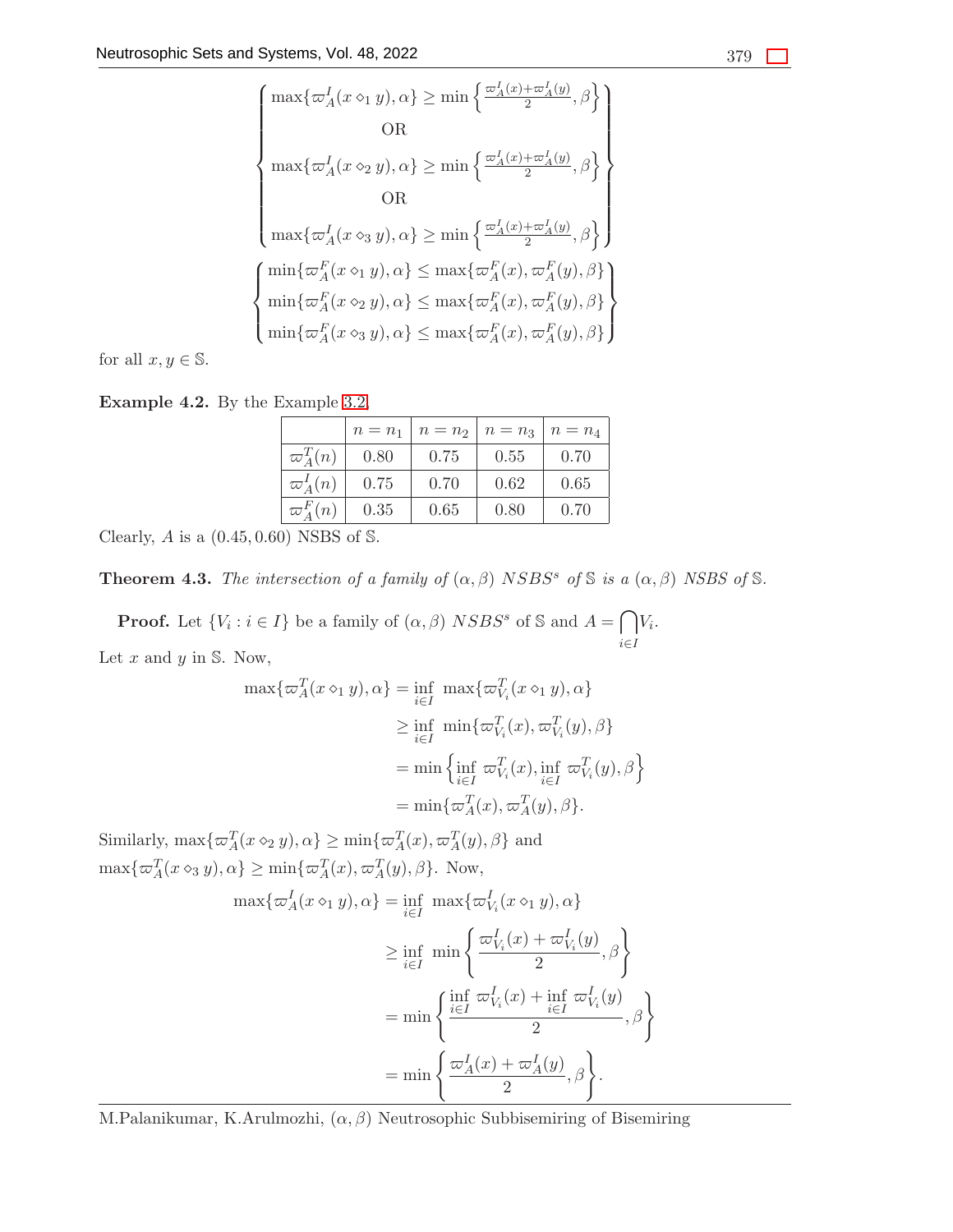Similarly,  $\max\{\varpi_A^I(x \diamond_2 y), \alpha\} \geq \min\left\{\frac{\varpi_A^I(x) + \varpi_A^I(y)}{2}, \beta\right\}$  and  $\max\{\varpi_A^I(x \diamond_3 y), \alpha\} \geq$  $\min\left\{\frac{\varpi_A^I(x)+\varpi_A^I(y)}{2},\beta\right\}.$  Now,  $\min\{\varpi_A^F(x \diamond_1 y), \alpha\} = \sup_{i \in I}$  $\min\{\varpi_{V_i}^F(x \diamond_1 y), \alpha\}$  $\leq$  sup i∈I  $\max\{\varpi_{V_i}^F(x), \varpi_{V_i}^F(y), \beta\}$  $=$  max  $\{ \text{sup}$ i∈I  $\varpi_{V_i}^F(x)$ , sup i∈I  $\left. \begin{array}{l} \varpi^F_{V_i}(y), \beta \end{array} \right\}$  $=$  max $\{\varpi_A^F(x), \varpi_A^F(y), \beta\}.$ 

Similarly,  $\min\{\varpi_A^F(x \diamond_2 y), \alpha\} \leq \max\{\varpi_A^F(x), \varpi_A^F(y), \beta\}$  and  $\min\{\varpi_A^F(x\otimes_3 y),\alpha\}\leq \max\{\varpi_A^F(x),\varpi_A^F(y),\beta\}.$  Hence, A is a  $(\alpha,\beta)$  NSBS of S.

<span id="page-12-0"></span>**Theorem 4.4.** If A and B are any two  $(\alpha, \beta)$  NSBS<sup>s</sup> of  $\mathbb{S}_1$  and  $\mathbb{S}_2$  respectively, then  $A \times B$ is a  $(\alpha, \beta)$  NSBS of  $\mathbb{S}_1 \times \mathbb{S}_2$ .

**Proof.** Let A and B be two  $(\alpha, \beta)$  NSBS<sup>s</sup> of  $\mathbb{S}_1$  and  $\mathbb{S}_2$  respectively. Let  $x_1, x_2 \in \mathbb{S}_1$  and  $y_1, y_2 \in \mathbb{S}_2$ . Then  $(x_1, y_1)$  and  $(x_2, y_2)$  are in  $\mathbb{S}_1 \times \mathbb{S}_2$ . Now  $\max\left\{ \varpi_{A\times B}^{T}[(x_{1},y_{1})\diamond_{1}(x_{2},y_{2})],\alpha\right\} =\max\left\{ \varpi_{A\times B}^{T}(x_{1}\diamond_{1}x_{2},y_{1}\diamond_{1}y_{2}),\alpha\right\}$  $= \min \Big\{ \max \{ \varpi_A^T(x_1 \diamond_1 x_2), \alpha \}, \max \{ \varpi_B^T(y_1 \diamond_1 y_2), \alpha \} \Big\}$  $\geq \min \left\{ \, \min \{\varpi_A^T(x_1), \varpi_A^T(x_2), \beta\}, \min \{\varpi_B^T(y_1), \varpi_B^T(y_2), \beta\} \right\}$  $=\min\left\{\{\min\{\varpi_A^T(x_1), \varpi_B^T(y_1)\}, \min\{\varpi_A^T(x_2), \varpi_B^T(y_2)\}\}, \beta\right\}$  $=\min\Big\{\varpi_{A\times B}^T(x_1,y_1),\varpi_{A\times B}^T(x_2,y_2),\beta\Big\}.$ Also,  $\max \left\{ \varpi_{A\times B}^T[(x_1, y_1) \diamond_2 (x_2, y_2)], \alpha \right\} \ge \min \left\{ \varpi_{A\times B}^T(x_1, y_1), \varpi_{A\times B}^T(x_2, y_2), \beta \right\}$  and  $\max\Big\{ \varpi^T_{A\times B}[(x_1,y_1)\diamond_3(x_2,y_2)], \alpha \Big\} \ge \min\Big\{ \varpi^T_{A\times B}(x_1,y_1), \varpi^T_{A\times B}(x_2,y_2), \beta \Big\}.$ 

Now, max 
$$
\left\{\omega_{A\times B}^I[(x_1, y_1) \diamond_1 (x_2, y_2)], \alpha\right\}
$$
  
\n= max  $\left\{\omega_{A\times B}^I(x_1 \diamond_1 x_2, y_1 \diamond_1 y_2), \alpha\right\}$   
\n= min  $\left\{\frac{1}{2}\left[\max \left\{\omega_A^I(x_1 \diamond_1 x_2), \alpha\right\} + \max \left\{\omega_B^I(y_1 \diamond_1 y_2), \alpha\right\}\right]\right\}$   
\n $\ge \min \left\{\frac{1}{2}\left[\min \left\{\frac{\omega_A^I(x_1) + \omega_A^I(x_2)}{2}, \beta\right\} + \min \left\{\frac{\omega_B^I(y_1) + \omega_B^I(y_2)}{2}, \beta\right\}\right]\right\}$   
\n= min  $\left\{\frac{1}{2}\left[\frac{\omega_A^I(x_1) + \omega_B^I(y_1)}{2} + \frac{\omega_A^I(x_2) + \omega_B^I(y_2)}{2}\right], \beta\right\}$   
\n= min  $\left\{\frac{\omega_{A\times B}^I(x_1, y_1) + \omega_{A\times B}^I(x_2, y_2)}{2}, \beta\right\}$ .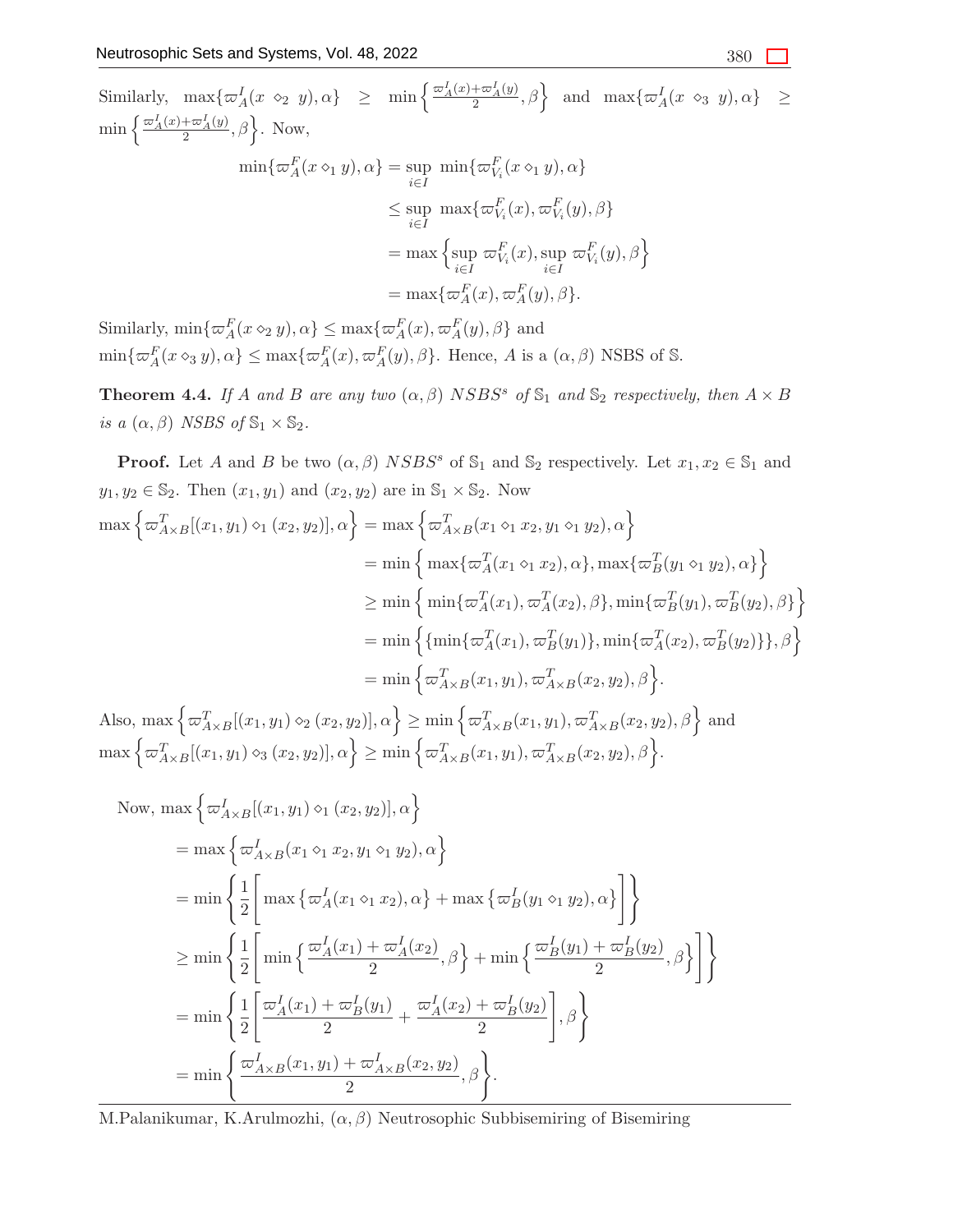Also, max 
$$
\left\{\omega_{A\times B}^I[(x_1, y_1) \circ_2 (x_2, y_2)], \alpha\right\} \ge \min\left\{\frac{\omega_{A\times B}^I(x_1, y_1) + \omega_{A\times B}^I(x_2, y_2)}{2}, \beta\right\}
$$
 and  
\nmax  $\left\{\omega_{A\times B}^I[(x_1, y_1) \circ_3 (x_2, y_2)], \alpha\right\} \ge \min\left\{\frac{\omega_{A\times B}^I(x_1, y_1) + \omega_{A\times B}^I(x_2, y_2)}{2}, \beta\right\}.$   
\nSimilarly,  
\nmin  $\left\{\omega_{A\times B}^F[(x_1, y_1) \circ_1 (x_2, y_2)], \alpha\right\} = \min\left\{\omega_{A\times B}^F(x_1 \circ_1 x_2, y_1 \circ_1 y_2), \alpha\right\}$   
\n $= \max\left\{\min\{\omega_A^F(x_1 \circ_1 x_2), \alpha\}, \min\{\omega_B^F(y_1 \circ_1 y_2), \alpha\}\right\}$   
\n $\le \max\left\{\max\{\omega_A^F(x_1), \omega_A^F(x_2), \beta\}, \max\{\omega_B^F(y_1), \omega_B^F(y_2), \beta\}\right\}$   
\n $= \max\left\{\{\max\{\omega_A^F(x_1), \omega_A^F(x_2), \beta\}, \max\{\omega_A^F(x_2), \omega_B^F(y_2)\}\}, \beta\right\}$   
\n $= \max\left\{\omega_{A\times B}^F(x_1, y_1), \omega_{A\times B}^F(x_2, y_2), \beta\right\}.$   
\nAlso, min  $\left\{\omega_{A\times B}^F[(x_1, y_1) \circ_2 (x_2, y_2)], \alpha\right\} \le \max\left\{\omega_{A\times B}^F(x_1, y_1), \omega_{A\times B}^F(x_2, y_2), \beta\right\},$ 

 $\min\Big\{ \varpi^F_{A\times B}[(x_1,y_1)\diamond_3(x_2,y_2)], \alpha \Big\} \leq \max\Big\{ \varpi^F_{A\times B}(x_1,y_1), \varpi^F_{A\times B}(x_2,y_2), \beta \Big\}.$ Hence  $A \times B$  is a  $(\alpha, \beta)$  NSBS of  $\mathbb{S}_1 \times \mathbb{S}_2$ .

**Corollary 4.5.** If  $A_1, A_2, ..., A_n$  are the family of  $(\alpha, \beta)$  NSBS<sup>s</sup> of  $\mathbb{S}_1, \mathbb{S}_2, ..., \mathbb{S}_n$  respectively, then  $A_1 \times A_2 \times ... \times A_n$  is a  $(\alpha, \beta)$  NSBS of  $\mathbb{S}_1 \times \mathbb{S}_2 \times ... \times \mathbb{S}_n$ .

**Definition 4.6.** Let A be a  $(\alpha, \beta)$  neutrosophic subset in S, the strongest  $(\alpha, \beta)$  neutrosophic relation on S, that is a  $(\alpha, \beta)$  neutrosophic relation on A is V given by

$$
\begin{cases}\n\max\{\varpi_V^T(x,y),\alpha\} = \min\{\varpi_A^T(x),\varpi_A^T(y),\beta\} \\
\max\{\varpi_V^I(x,y),\alpha\} = \min\{\varpi_A^I(x),\varpi_A^I(y),\beta\} \\
\min\{\varpi_V^F(x,y),\alpha\} = \max\{\varpi_A^F(x),\varpi_A^F(y),\beta\}\n\end{cases}.
$$

**Theorem 4.7.** Let A be a  $(\alpha, \beta)$  NSBS of S and V be the strongest  $(\alpha, \beta)$  neutrosophic relation of S. Then A is a  $(\alpha, \beta)$  NSBS of S if and only if V is a  $(\alpha, \beta)$  NSBS of  $\mathbb{S} \times \mathbb{S}$ .

<span id="page-13-0"></span>**Theorem 4.8.** Let  $(\mathbb{S}_1, \mathbb{H}_1, \mathbb{H}_2, \mathbb{H}_3)$  and  $(\mathbb{S}_2, \mathbb{H}_1, \mathbb{H}_2, \mathbb{H}_3)$  be any two bisemirings. The homomorphic image of  $(\alpha, \beta)$  NSBS of  $\mathbb{S}_1$  is a  $(\alpha, \beta)$  NSBS of  $\mathbb{S}_2$ .

**Proof.** Let  $\Delta : \mathbb{S}_1 \to \mathbb{S}_2$  be any homomorphism. Then  $\Delta(x \boxplus_1 y) = \Delta(x) \boxdot_1 \Delta(y)$ ,  $\Delta(x \boxplus_2$  $y) = \Delta(x) \boxdot_2 \Delta(y)$  and  $\Delta(x \boxplus_3 y) = \Delta(x) \boxdot_3 \Delta(y)$  for all  $x, y \in \mathbb{S}_1$ . Let  $V = \Delta(A)$ , A is any  $(\alpha, \beta)$  NSBS of  $\mathbb{S}_1$ . Let  $\Delta(x), \Delta(y) \in \mathbb{S}_2$ . Let  $x \in \Delta^{-1}(\Delta(x))$  and  $y \in \Delta^{-1}(\Delta(y))$  be such that  $\varpi_A^T(x) = \sup$  $z\in\Delta^{-1}(\Delta(x))$  $\varpi_A^T(z)$  and  $\varpi_A^T(y) = \sup$  $z\in\Delta^{-1}(\Delta(y))$  $\varpi_A^T(z)$ . Now,

$$
\max \left[ \varpi_V^T(\Delta(x) \boxdot_1 \Delta(y)), \alpha \right] = \max \left[ \sup_{z' \in \Delta^{-1}(\Delta(x) \boxdot_1 \Delta(y))} \varpi_A^T(z'), \alpha \right]
$$

$$
= \max \left[ \sup_{z' \in \Delta^{-1}(\Delta(x \boxplus_1 y))} \varpi_A^T(z'), \alpha \right]
$$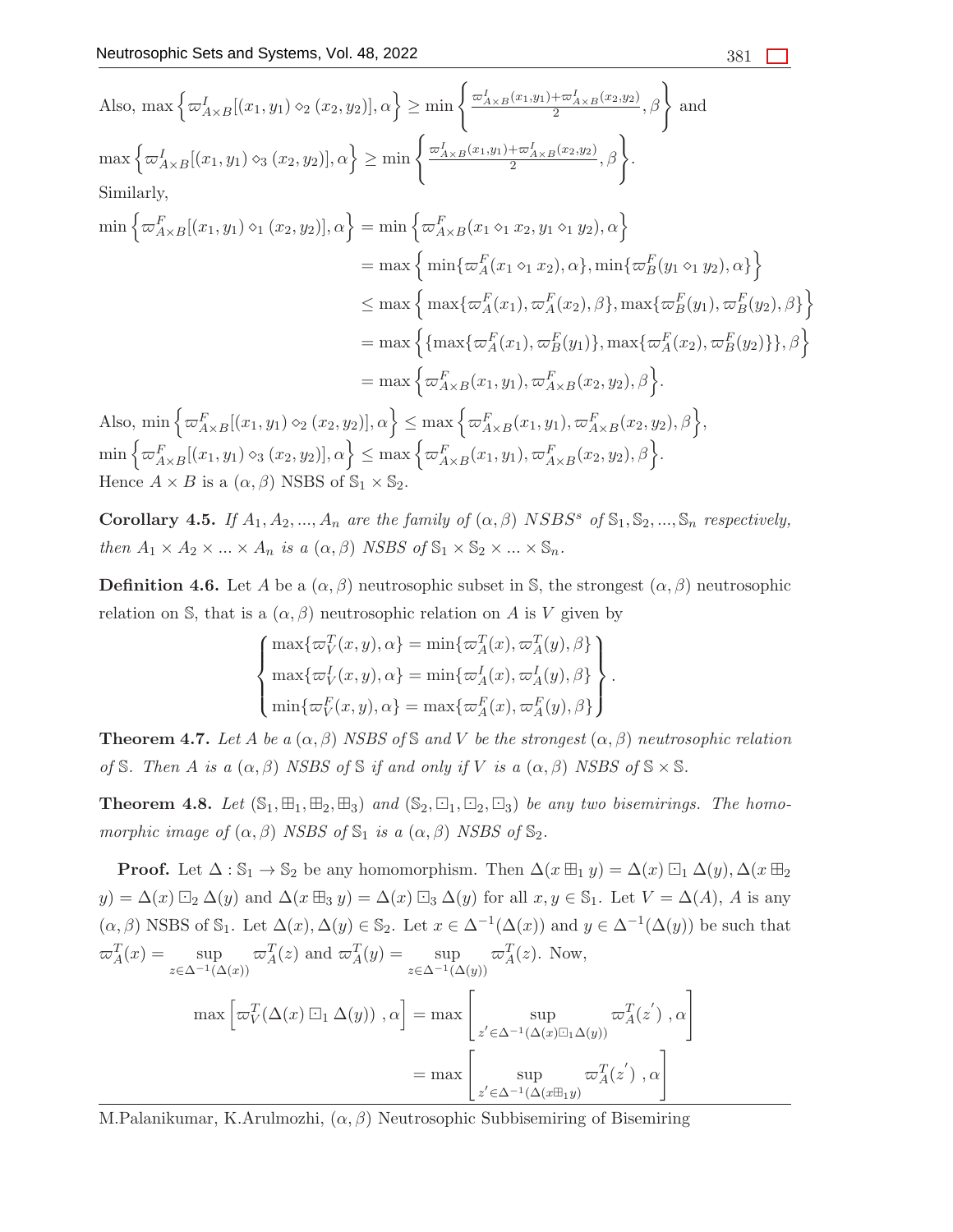$$
= \max \left[\varpi_A^T(x \boxplus_1 y), \alpha\right]
$$
  
\n
$$
\geq \min \left\{\varpi_A^T(x), \varpi_A^T(y), \beta\right\}
$$
  
\n
$$
= \min \left\{\varpi_V^T \Delta(x), \varpi_V^T \Delta(y), \beta\right\}
$$

.

Thus, max  $\left[\varpi_V^T(\Delta(x)\boxdot_1\Delta(y)),\alpha\right]\geq \min\left\{\varpi_V^T\Delta(x),\varpi_V^T\Delta(y),\beta\right\}.$ Similarly, max  $\left[\varpi_V^T(\Delta(x) \boxdot_2 \Delta(y))\right], \alpha\right] \ge \min\left\{\varpi_V^T\Delta(x), \varpi_V^T\Delta(y), \beta\right\}$  and  $\max \left[ \varpi_V^T(\Delta(x) \boxdot_3 \Delta(y)) , \alpha \right] \ge \min \left\{ \varpi_V^T\Delta(x), \varpi_V^T\Delta(y), \beta \right\}.$ Let  $\Delta(x), \Delta(y) \in \mathbb{S}_2$ . Let  $x \in \Delta^{-1}(\Delta(x))$  and  $y \in \Delta^{-1}(\Delta(y))$  be such that  $\omega_A^I(x) =$ sup  $z\in\Delta^{-1}(\Delta(x))$  $\varpi_A^I(z)$  and  $\varpi_A^I(y) = \sup$  $z\in\Delta^{-1}(\Delta(y))$  $\varpi_A^I(z)$ . Now,

$$
\max \left[\varpi_V^I(\Delta(x) \boxdot_1 \Delta(y)), \alpha\right] = \max \left[\sup_{z' \in \Delta^{-1}(\Delta(x) \boxdot_1 \Delta(y))} \varpi_A^I(z'), \alpha\right]
$$

$$
= \max \left[\sup_{z' \in \Delta^{-1}(\Delta(x \boxplus_1 y))} \varpi_A^I(z'), \alpha\right]
$$

$$
= \max \left[\varpi_A^I(x \boxplus_1 y), \alpha\right]
$$

$$
\ge \min \left\{\frac{\varpi_A^I(x) + \varpi_A^I(y)}{2}, \beta\right\}
$$

$$
= \min \left\{\frac{\varpi_V^I(\Delta(x) + \varpi_V^I(\Delta(y))}{2}, \beta\right\}
$$

Thus, max  $\left[\varpi_V^I(\Delta(x) \boxdot_1 \Delta(y)), \alpha\right] \ge \min\left\{\frac{\varpi_V^I \Delta(x) + \varpi_V^I \Delta(y)}{2}, \beta\right\}.$ Similarly,  $\max \left[ \varpi_V^I(\Delta(x) \boxdot_2 \Delta(y)) , \alpha \right] \ge \min \left\{ \frac{\varpi_V^I \Delta(x) + \varpi_V^I \Delta(y)}{2}, \beta \right\}$  and  $\max \left[ \varpi'_V(\Delta(x) \boxdot_3 \Delta(y)), \alpha \right] \ge \min \left\{ \frac{\varpi'_V \Delta(x) + \varpi'_V \Delta(y)}{2}, \beta \right\}.$ Let  $x \in \Delta^{-1}(\Delta(x))$  and  $y \in \Delta^{-1}(\Delta(y))$  be such that  $\sigma_A^F(x) = \inf_{z \in \Delta^{-1}(\Delta(x))} \sigma_A^F(z)$  and  $\varpi_A^F(y) = \inf_{z \in \Delta^{-1}(\Delta(y))} \varpi_A^F(z)$ . Now,

$$
\min \left[ \varpi_V^F(\Delta(x) \boxdot_1 \Delta(y)), \alpha \right] = \min \left[ \inf_{z' \in \Delta^{-1}(\Delta(x) \boxdot_1 \Delta(y))} \varpi_A^F(z'), \alpha \right]
$$

$$
= \min \left[ \inf_{z' \in \Delta^{-1}(\Delta(x \boxplus_1 y))} \varpi_A^F(z'), \alpha \right]
$$

$$
= \min \left[ \varpi_A^F(x \boxplus_1 y), \alpha \right]
$$

$$
\leq \max \left\{ \varpi_A^F(x), \varpi_A^F(y), \beta \right\}
$$

$$
= \max \left\{ \varpi_V^F(\Delta(x), \varpi_V^F(\Delta(y), \beta) \right\}.
$$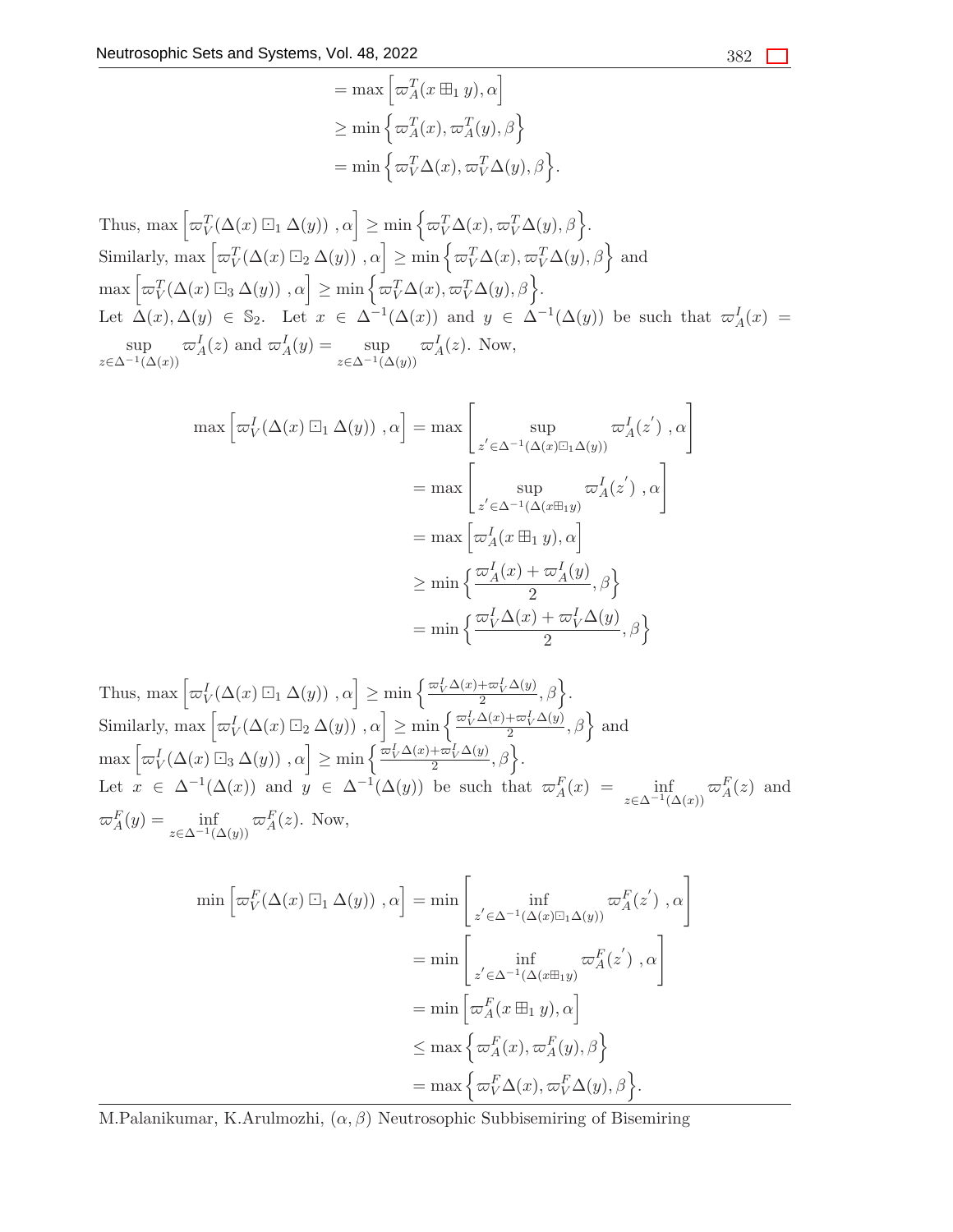Thus,  $\min \left[ \varpi_V^F(\Delta(x) \boxdot_1 \Delta(y)) , \alpha \right] \leq \max \left\{ \varpi_V^F \Delta(x), \varpi_V^F \Delta(y), \beta \right\}.$ Similarly, min  $\left[\varpi_V^F(\Delta(x) \boxdot_2 \Delta(y))\right], \alpha\right] \leq \max\left\{\varpi_V^F \Delta(x), \varpi_V^F \Delta(y), \beta\right\}$  and  $\min \left[ \varpi_V^F(\Delta(x) \boxdot_3 \Delta(y)) , \alpha \right] \leq \max \left\{ \varpi_V^F \Delta(x), \varpi_V^F \Delta(y), \beta \right\}.$  Hence V is a  $(\alpha, \beta)$  NSBS of  $\mathbb{S}_2$ .

<span id="page-15-0"></span>**Theorem 4.9.** Let  $(\mathbb{S}_1, \mathbb{H}_1, \mathbb{H}_2, \mathbb{H}_3)$  and  $(\mathbb{S}_2, \mathbb{H}_1, \mathbb{H}_2, \mathbb{H}_3)$  be any two bisemirings. The homomorphic preimage of  $(\alpha, \beta)$  NSBS of  $\mathbb{S}_2$  is a  $(\alpha, \beta)$  NSBS of  $\mathbb{S}_1$ .

**Proof.** Let  $\Delta : \mathbb{S}_1 \to \mathbb{S}_2$  be any homomrphism. Then  $\Delta(x\boxplus_1 y) = \Delta(x)\boxdot_1\Delta(y)$ ,  $\Delta(x\boxplus_2 y) =$  $\Delta(x) \boxdot_2 \Delta(y)$  and  $\Delta(x \boxplus_3 y) = \Delta(x) \boxdot_3 \Delta(y)$  for all  $x, y \in \mathbb{S}_1$ . Let  $V = \Delta(A)$ , where V is any  $(\alpha, \beta)$  NSBS of  $\mathbb{S}_2$ . Let  $x, y \in \mathbb{S}_1$ . Then  $\max{\lbrace \varpi_A^T(x \boxplus_1 y), \alpha \rbrace} = \max{\lbrace \varpi_V^T(\Delta(x \boxplus_1 y)), \alpha \rbrace} =$  $\max{\{\varpi^T_V(\Delta(x) \boxdot_1 \Delta(y)), \alpha\}} \geq \min{\{\varpi^T_V(\Delta(x), \varpi^T_V(\Delta(y), \beta\})} = \min{\{\varpi^T_A(x), \varpi^T_A(y), \beta\}}.$  Thus,  $\max{\lbrace \varpi_A^T(x \boxplus_1 y), \alpha \rbrace} \ge \min{\lbrace \varpi_A^T(x), \varpi_A^T(y), \beta \rbrace}$ . Now,  $\max{\lbrace \varpi_A^I(x \boxplus_1 y), \alpha \rbrace} = \max{\lbrace \varpi_V^I(\Delta(x \boxplus_1 y), \alpha \rbrace)}$  $y), \alpha\} = \max{\{\varpi_V^I(\Delta(x) \boxdot_1 \Delta(y)), \alpha\}} \ge \min{\{\varpi_V^I \Delta(x), \varpi_V^I \Delta(y), \beta\}} = \min{\{\varpi_A^I(x), \varpi_A^I(y), \beta\}}.$ Thus,  $\max{\lbrace \varpi_A^I(x \boxplus_1 y), \alpha \rbrace} \geq \min{\lbrace \varpi_A^I(x), \varpi_A^I(y), \beta \rbrace}$ . Now,  $\min{\lbrace \varpi_A^F(x \boxplus_1 y), \alpha \rbrace}$  =  $\min\{\varpi_V^F(\Delta(x \boxplus_1 y)), \alpha\} = \min\{\varpi_V^F(\Delta(x) \boxdot_1 \Delta(y)), \alpha\} \leq \max\{\varpi_V^F(\Delta(x), \varpi_V^F(\Delta(y), \beta)\} =$  $\max\{\varpi_A^F(x), \varpi_A^F(y), \beta\}.$  Thus,  $\min\{\varpi_A^F(x \boxplus_1 y), \alpha\} \leq \max\{\varpi_A^F(x), \varpi_A^F(y), \beta\}.$  Similarly to prove other two operations, hence A is a  $(\alpha, \beta)$  NSBS of  $\mathbb{S}_1$ .

## 5.  $(α, β)$  neutrosophic Normal Subbisemiring

In this section, we interact the theory for  $(\alpha, \beta)$ - neutrosophic normal subbisemiring. Here NNSBS stands for neutrosophic normal subbisemiring.

**Definition 5.1.** Let A be any neutrosophic subset of S is said to be a NNSBS of S if it satisfies the following conditions:

$$
\begin{cases}\n\varpi_A^T(x \diamond_1 y) = \varpi_A^T(y \diamond_1 x) \\
\varpi_A^T(x \diamond_2 y) = \varpi_A^T(y \diamond_2 x) \\
\varpi_A^T(x \diamond_3 y) = \varpi_A^T(y \diamond_3 x)\n\end{cases}\n\begin{cases}\n\varpi_A^I(x \diamond_1 y) = \varpi_A^I(y \diamond_1 x) \\
\varpi_A^I(x \diamond_2 y) = \varpi_A^I(y \diamond_2 x) \\
\varpi_A^I(x \diamond_3 y) = \varpi_A^I(y \diamond_3 x)\n\end{cases}
$$
\n
$$
\begin{cases}\n\varpi_A^F(x \diamond_1 y) = \varpi_A^F(y \diamond_1 x) \\
\varpi_A^F(x \diamond_2 y) = \varpi_A^F(y \diamond_2 x) \\
\varpi_A^F(x \diamond_3 y) = \varpi_A^F(y \diamond_3 x)\n\end{cases}
$$

for all  $x, y \in \mathbb{S}$ .

**Theorem 5.2.** (i) The intersection of a family of NNSBS s of  $\mathbb{S}$  is a NNSBS<sup>s</sup> of  $\mathbb{S}$ . (ii) The intersection of a family of  $(\alpha, \beta)$  NNSBS of S is a  $(\alpha, \beta)$  NNSBS s of S.

Proof. Proof follows from Theorem [3.3](#page-3-0) and Theorem [4.3.](#page-11-0)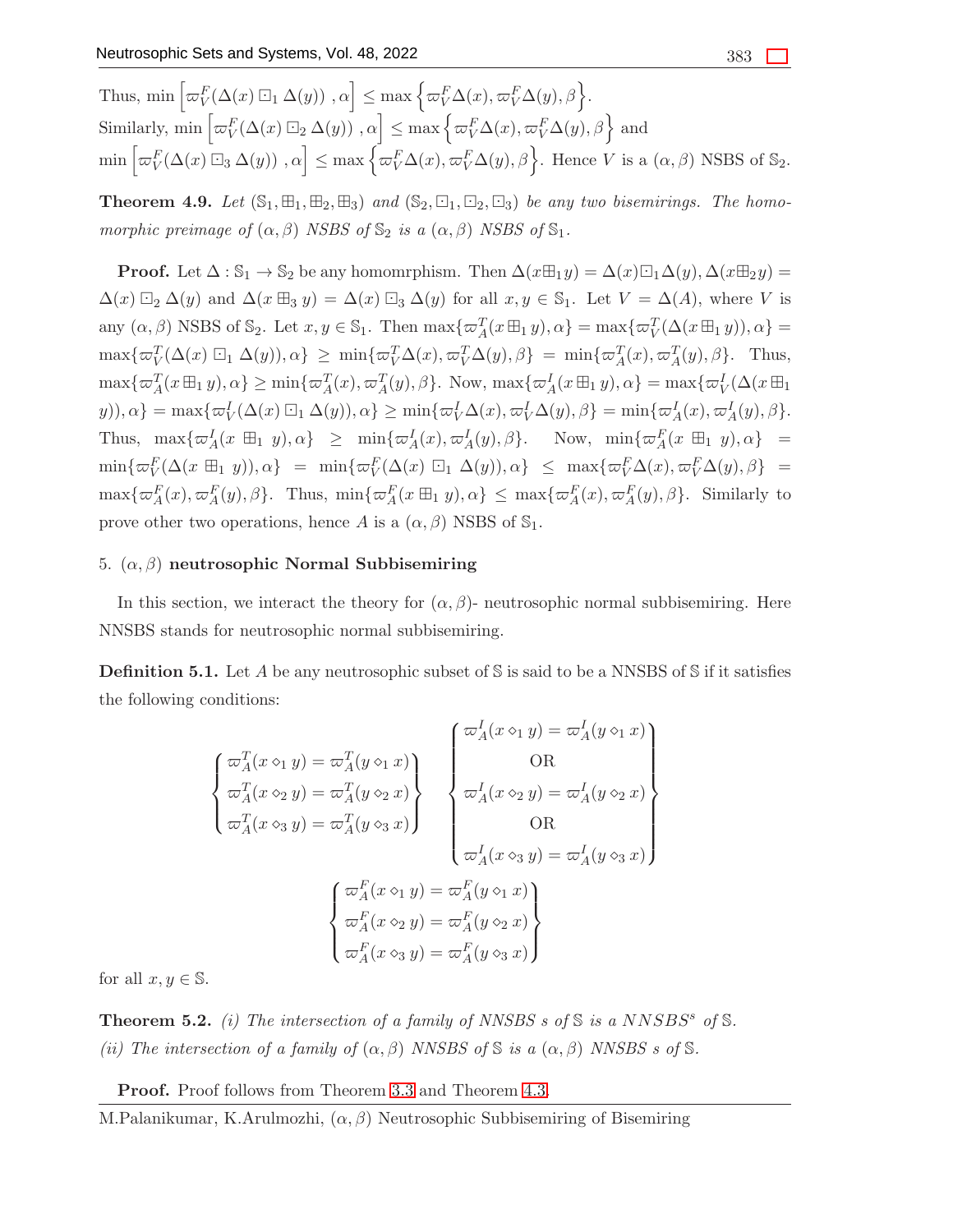**Theorem 5.3.** (i) If  $A_1, A_2, ..., A_n$  are the family of NNSBS<sup>s</sup> of  $\mathbb{S}_1, \mathbb{S}_2, ..., \mathbb{S}_n$  respectively, then  $A_1 \times A_2 \times ... \times A_n$  is a NNSBS of  $\mathbb{S}_1 \times \mathbb{S}_2 \times ... \times \mathbb{S}_n$ . (ii) If  $A_1, A_2, ..., A_n$  are the family of  $(\alpha, \beta)$  NNSBS<sup>s</sup> of  $\mathbb{S}_1, \mathbb{S}_2, ..., \mathbb{S}_n$  respectively, then  $A_1 \times$ 

 $A_2 \times ... \times A_n$  is a  $(\alpha, \beta)$  NNSBS of  $\mathbb{S}_1 \times \mathbb{S}_2 \times ... \times \mathbb{S}_n$ .

Proof. Proof follows from Theorem [3.4](#page-3-1) and Theorem [4.4.](#page-12-0)

**Theorem 5.4.** (i) Let A be any NNSBS of S and V be the strongest neutrosophic relation of S. Then A is a NNSBS of S if and only if V is a NNSBS of  $\mathcal{S} \times \mathcal{S}$ . (ii) Let A be any  $(\alpha, \beta)$  NNSBS of S and V be the strongest  $(\alpha, \beta)$  neutrosophic relation of S. Then A is a  $(\alpha, \beta)$  NNSBS of S if and only if V is a  $(\alpha, \beta)$  NNSBS of  $\mathbb{S} \times \mathbb{S}$ .

Proof. Proof follows from Theorem [3.7.](#page-5-0)

**Theorem 5.5.** Let  $(\mathbb{S}_1, \boxplus_1, \boxplus_2, \boxplus_3)$  and  $(\mathbb{S}_2, \boxminus_1, \boxminus_2, \boxminus_3)$  be any two bisemirings.

- (i) The homomorphic image of any NNSBS of  $\mathbb{S}_1$  is a NNSBS of  $\mathbb{S}_2$ .
- (ii) The homomorphic image of any  $(\alpha, \beta)$  NNSBS of  $\mathbb{S}_1$  is a  $(\alpha, \beta)$  NNSBS of  $\mathbb{S}_2$ .

Proof. Proof follows from Theorem [3.12](#page-8-0) and Theorem [4.8.](#page-13-0)

**Theorem 5.6.** Let  $(\mathbb{S}_1, \mathbb{H}_1, \mathbb{H}_2, \mathbb{H}_3)$  and  $(\mathbb{S}_2, \mathbb{G}_1, \mathbb{G}_2, \mathbb{G}_3)$  be any two bisemirings.

- (i) The homomorphic preimage of any NNSBS of  $\mathbb{S}_2$  is a NNSBS of  $\mathbb{S}_1$ .
- (ii) The homomorphic preimage of any  $(\alpha, \beta)$  NNSBS of  $\mathbb{S}_2$  is a  $(\alpha, \beta)$  NNSBS of  $\mathbb{S}_1$ .

Proof. Proof follows from Theorem [3.13](#page-9-0) and Theorem [4.9.](#page-15-0)

Acknowledgments: The authors would like to thank the Editor-InChief and the anonymous referees for their various suggestions and helpful comments that have led to the improved in the quality and clarity version of the paper.

Conflicts of Interest: The author declares no conflict of interest.

#### <span id="page-16-4"></span>References

- <span id="page-16-1"></span>1. Ahsan, J.; Saifullah, K.; Khan, F. Fuzzy semirings, 1993; Fuzzy Sets and systems, Vol.60. pp. 309-320.
- <span id="page-16-2"></span>2. Arulmozhi, K.; New approach of various ideals in Ternary Semirings, 2020; Journal of Xidian University, Vol.14(3). pp.22–29.
- <span id="page-16-0"></span>3. Arulmozhi K.; The algebraic theory of Semigroups and Semirings, 2019; Lap Lambert Academic Publishing, Mauritius, pp.1-102.
- <span id="page-16-5"></span>4. Atanassov, K; Intuitionistic fuzzy sets, Fuzzy Sets and Systems, 1986; Vol. 20(1). pp.87-96.
- <span id="page-16-3"></span>5. Faward Hussian; Raja Muhammad Hashism; Ajab Khan; Muhammad Naeem; Generalization of bisemirings, International Journal of Computer Science and Information Security, 2016; Vo.14(9). pp. 275–289.
- <span id="page-16-6"></span>6. Golan,S.J; Semirings and their Applications, Kluwer Academic Publishers, 1999; London.
- 7. Palanikumar, M.; Arulmozhi, K.; On Various ideals and its Applications of Bisemirings, 2020; Gedrag and Organisatie Review, Vol. 33(2). pp. 522–533.
- M.Palanikumar, K.Arulmozhi,  $(\alpha, \beta)$  Neutrosophic Subbisemiring of Bisemiring